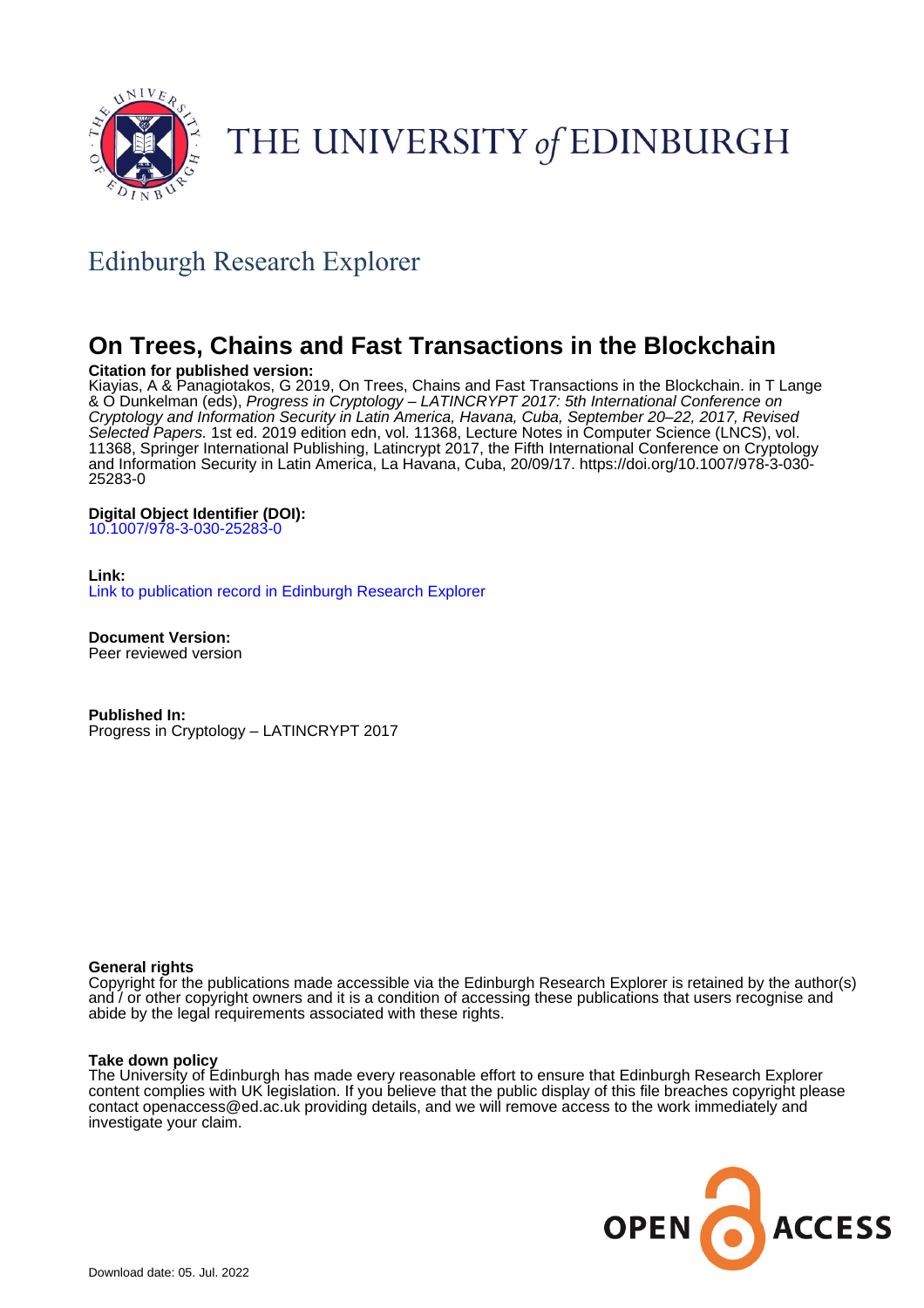### On Trees, Chains and Fast Transactions in the Blockchain

Aggelos Kiayias? and Giorgos Panagiotakos

School of Informatics, University of Edinburgh {akiayias,giorgos.pan}@inf.ed.ac.uk,

Abstract. A fundamental open problem in the area of blockchain protocols is whether the Bitcoin protocol is the only solution for building a secure transaction ledger. A recently proposed and widely considered alternative is the GHOST protocol which, notably, was proposed to be at the core of Ethereum as well as other recent proposals for improved Bitcoin-like systems. The GHOST variant is touted as offering superior performance compared to Bitcoin (potentially offering block production speed up by a factor of more than 40) without a security loss. Motivated by this, in this work, we study from a provable security point of view the GHOST protocol.

We introduce a new formal framework for the analysis of blockchain protocols that relies on trees (rather than chains) and we showcase the power of the framework by providing a unified description of the GHOST and Bitcoin protocols, the former of which we extract and formally describe. We then prove that GHOST implements a "robust transaction ledger" (i.e., possesses liveness and persistence) and hence it is a provably secure alternative to Bitcoin; moreover, our bound for the liveness parameter is superior to that proven for the bitcoin backbone in line with the original expectation for GHOST. Our proof follows a novel methodology for establishing that GHOST is a robust transaction ledger compared to previous works, which may be of independent interest and can be applicable to other blockchain variants.

Keywords: GHOST, provable security, bitcoin, blockchain protocols

#### 1 Introduction

The popularity of Bitcoin [19] has lead to a surge in the interest about its core protocol that maintains a distributed data structure called the "blockchain." In [9], the core of the Bitcoin protocol was abstracted under the moniker "Bitcoin Backbone" and it was demonstrated to be a powerful tool for solving consensus, [23, 17], in a synchronous, anonymous and Byzantine setting where (unreliable)

<sup>?</sup> Research supported by ERC project CODAMODA. Part of this work was based in a technical report published in e-print (https://eprint.iacr.org/2015/1019).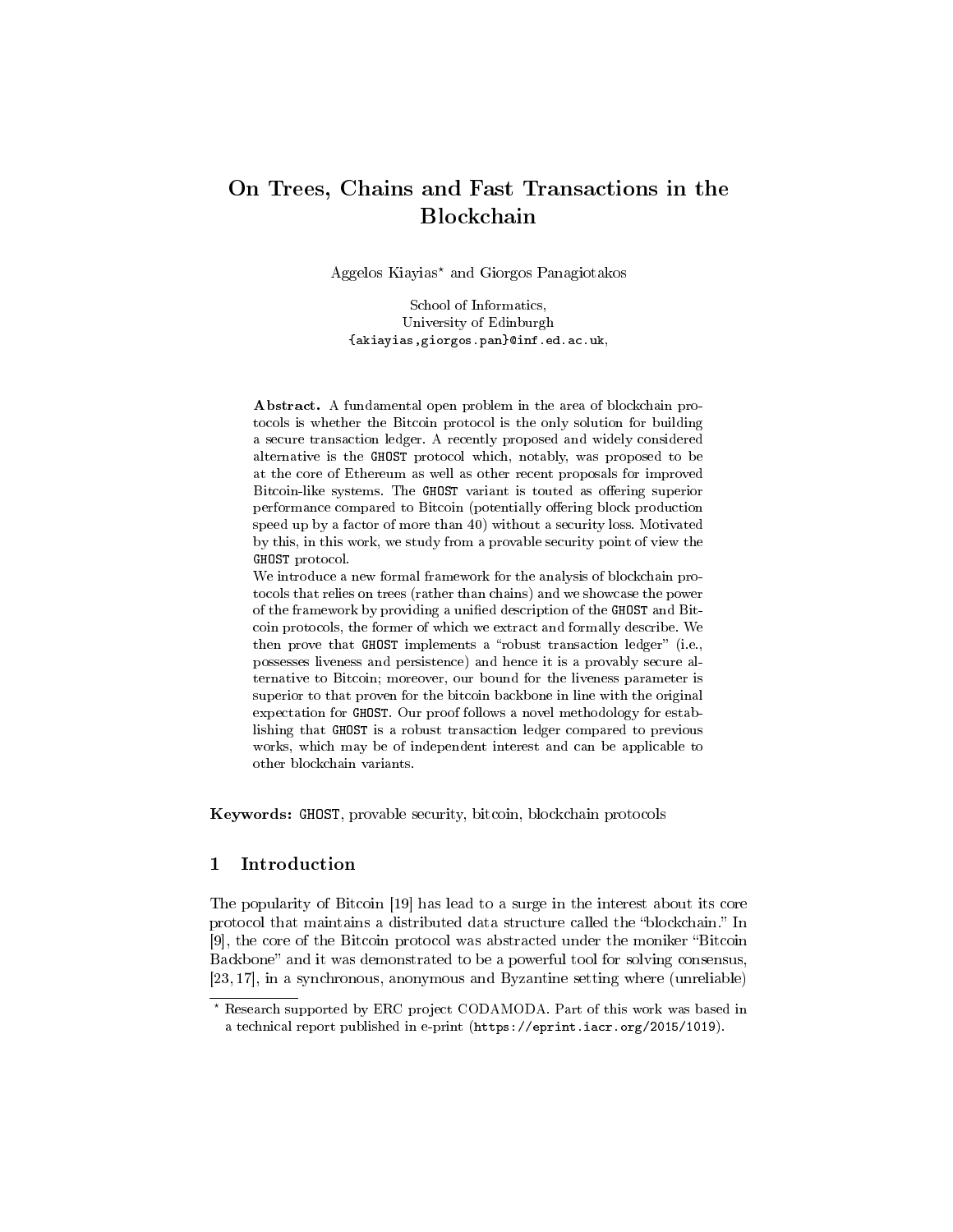broadcast is the communication operation available to the participants, (a problem first considered in  $[2, 20]$ ). In [9], it was shown that the core protocol provably guarantees two properties: (i) persistence: if a transaction is reported as stable by one node, then it will be also reported as such by any other honest node of the system, (ii) liveness: all honestly generated transactions that are broadcasted are eventually reported as stable by some honest node. This provides a formal framework for proving the security of systems like Bitcoin, since their security can be reduced to the persistence and liveness of the underlying transaction ledger. Furthermore, it provides a way to argue formally about transaction confirmation time since the liveness property is equipped with a delay parameter that specifies the maximum transaction delay that can be caused by an adversary.

Naturally, implementing a robust transaction ledger may be achieved in various other ways, and it is a fundamental open question of the area whether the Bitcoin protocol itself is an "optimal" implementation of a robust transaction ledger, i.e. whether the parameters of the persistence and liveness properties are optimal. Indeed, many researchers have challenged various aspects of the Bitcoin system and they have proposed modifications in its core operation. Some of the modified systems maintain the protocol structure but modify the hard-coded parameters (like the block generation rate) or the basic primitives, e.g., the way proof of work is performed (a number of alternative proof of work implementations have been proposed using functions like scrypt [24], lyra2 [26] and others). However, more radical modifications are possible that alter the actual operation of the protocol.

One of the most notable such variants is the GHOST protocol, which was suggested by Sompolinsky and Zohar in [27]. After the initial suggestion many cryptocurrencies using variants of the GHOST rule were proposed and implemented. The most popular among them, Ethereum [6] has received substantial research attention [16, 15, 4, 25, 12, 21]. Ethereum is essentially a Bitcoin-like system where transaction processing is Turing-complete and thus it can be used to implement any public functionality in a distributed way. Bitcoin-NG [7] is another popular Bitcoin-like system relying on GHOST that separates blocks in two categories, namely key blocks and microblocks, reflecting the fact that transaction serialization and leader election may be separated.

Unfortunately, the security analysis of [27] is not as general as [9] (e.g., their attacker does not take advantage of providing conflicting information to different honest parties), while the analysis of [9] does not carry to the setting of **GHOST**. This is because the GHOST rule is a natural, albeit radical, reformulation of how each miner determines the main chain. In GHOST, miners adopt blocks in the structure of a tree. Note that in both Bitcoin and GHOST one can consider parties collecting all mined blocks in a tree data structure. However, while in Bitcoin the miners would choose the most difficult chain as the main chain, in GHOST, they will determine the chain by greedily following the "heaviest observed subtree." This means that for the same subtree, a Bitcoin miner and a GHOST miner may choose a completely different main chain. Furthermore, it means that the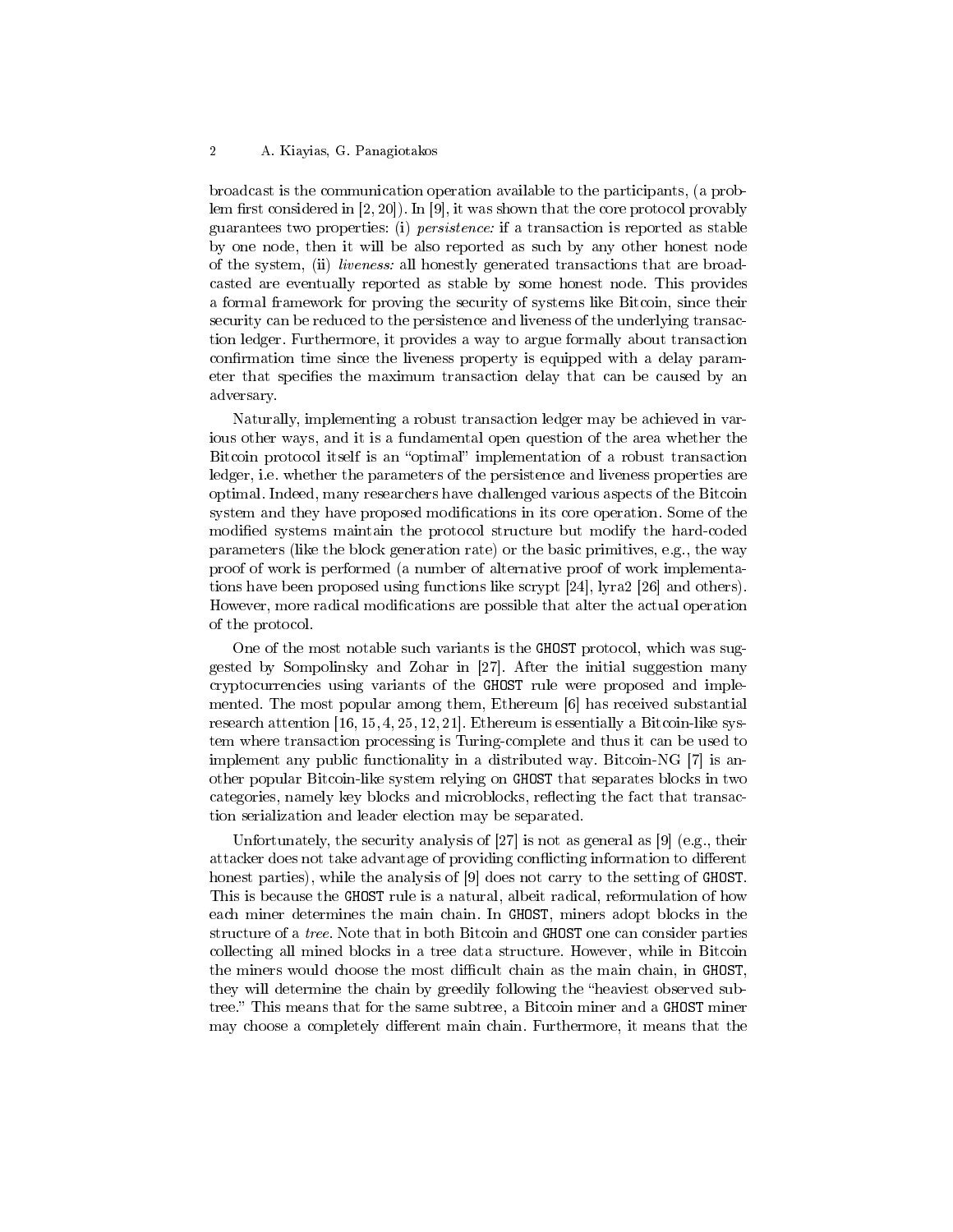difficulty of the main chain of honest parties does not necessarily increase monotonically (it may decrease at times) and thus a fundamental argument (namely that blockchains monotonically increase) that made the analysis of [9] possible, does not hold anymore.

Our Results. We propose a new analysis framework for blockchain protocols focusing on trees of blocks as opposed to chains as in [9]. Our framework enables us to argue about random variables on the trees of blocks that are formed by the participants. In our framework, we can express concepts like a node being d-dominant, which means that the block corresponding to that node would be preferred by a margin of  $d$  compared to other sibling nodes according to a specified weight measure. This actually enables us to unify the description of Bitcoin and GHOST by showing they obey the same rule, but simply for a different weight measure.

Using our framework we then provide a first formal security proof of the GHOST rule for blockchain protocols. Specifically, we prove that GHOST is a robust transaction ledger that satisfies liveness and persistence. We achieve this result, by a new methodology, that reduces the properties of the robust transaction ledger to a single lemma, that we call the fresh block lemma and is informally stated as follows.

Fresh Block Lemma. (Informally) At any point of the execution and for any past sequence of s consecutive rounds, there exists an honest block mined in these rounds, that is contained in the chain of any honest player from this point on.

As we will demonstrate, the fresh block lemma is a powerful tool in the presence of an adversary: we show easily that the properties of the robust transaction ledger reduce to it in a black-box fashion.

In more details our result is as follows. In blockchain protocols there is a predicate parameterized by a security parameter  $k$  that determines when a transaction has been stabilized in the ledger. The "stable" predicate for Bitcoin can be seen to be true whenever the transaction is at least  $k$  blocks deep in the blockchain. The stable predicate for GHOST is different and is true whenever the block that the transaction belongs to is the root of a subtree of at least  $k$  blocks. We prove the following.

Persistence: if in a certain round an honest player reports a transaction  $tx$  as stable, then when an honest party reports  $tx$  transaction as stable  $tx$  will be in the same position in the ledger.

Liveness: if a transaction is given as input to all honest players continuously for  $u = \Theta(k)$  rounds then all of them will report it as stable.

The above properties will depend on the parameter k of the stable predicate of GHOST; we prove them to hold with a probability of error which drops exponentially in k over all executions of the protocol.

Our proof strategy for persistence and liveness utilizes the fresh block lemma in the following (black-box) manner.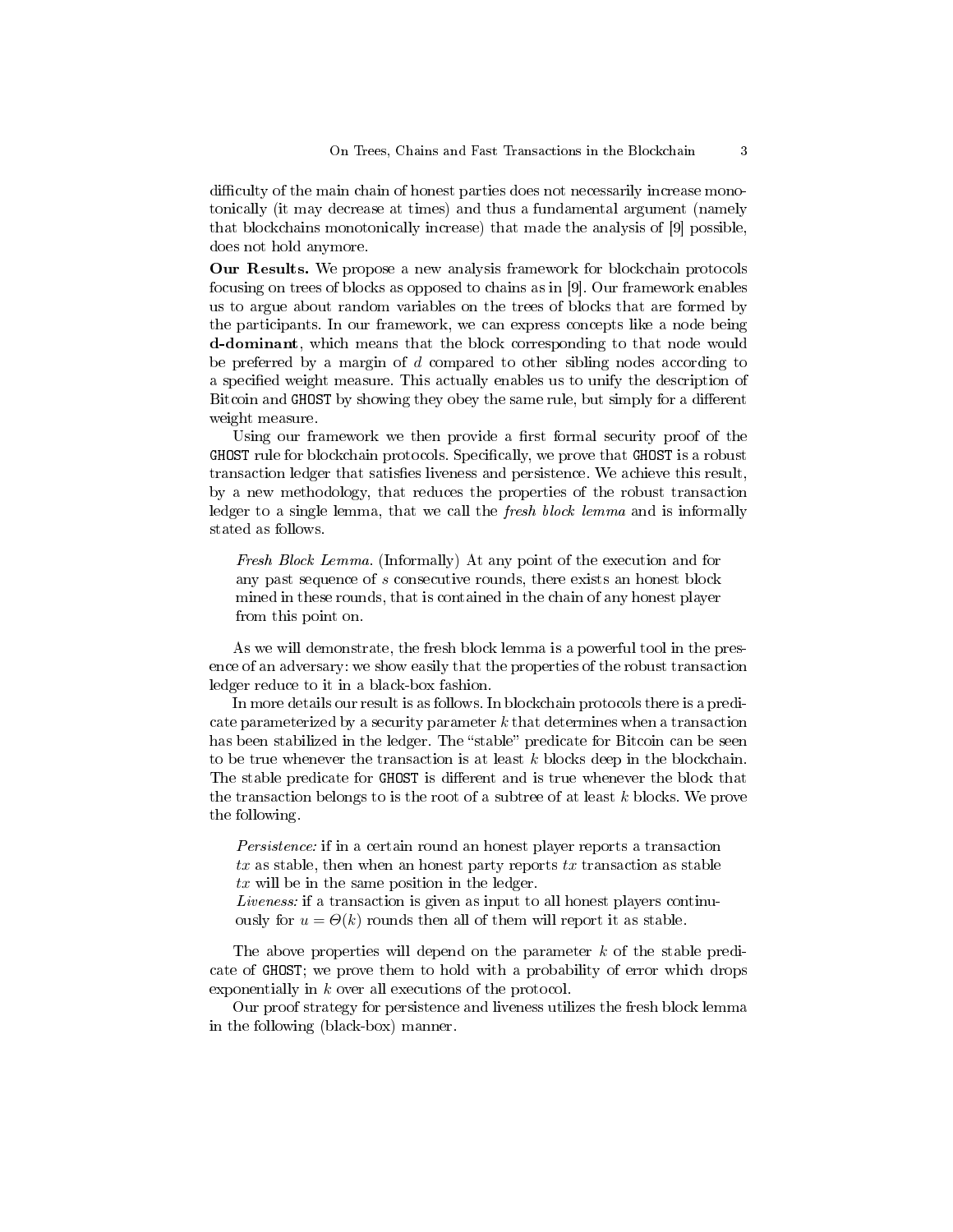In the case of persistence, it is sufficient to ensure that reporting the transaction as stable by any honest player implies that a sufficient amount of time has passed so that the fresh block lemma is applicable and has produced a block that is a descendant of the block that contains the transaction. Using the moderate hardness of proofs of work (specifically that they are hard enough) it is easy to translate from number of blocks in a subtree to actual running time in terms of rounds. It follows that the fresh block lemma applies and all honest parties will be mining on a subtree rooted at this fresh block for the remaining of the execution. As a result, the transaction will always be reported as stable since it belongs to the heaviest observed path for all of the honest parties.

In the case of liveness, we proceed in two steps. First, for our choice of  $u$ , in a time window lasting  $\Theta(k)$  rounds, it will be ensured that the fresh block lemma can be applied once implying that all honest parties will mine blocks in a subtree rooted by a common block that includes the transaction. Then, after another  $\Theta(k)$  rounds, the honest parties will have accumulated enough honest blocks in this subtree to pronounce this transaction as stable. This latter statement requires again the moderate hardness of proofs of work but from the opposite perspective, i.e., that they are easy enough.

The above strategy provides an alternative proof methodology for establishing the properties of a robust transaction ledger compared to previous works that analyzed blockchain protocols, [9], [13] and [22] who reduced the properties of the robust transaction ledger to three other properties called common pre x, chain quality and chain growth. As such, the proof strategy itself may be of independent interest as it could be applicable to other blockchain variants, especially those that are using trees of blocks instead of chains of blocks as in bitcoin in their chain selection rule.

Our results align with the original expectation that GHOST performs better than bitcoin in terms of liveness, since our proven liveness parameter is superior to the liveness parameter for bitcoin proven in [9].

On the generality of the adversarial model. The adversarial model we adopt in this work is the one proposed by Garay et al. [9]. This model is quite general in the sense that, it can captures many attack models that were proposed in the literature. For example, it captures the double spending attacker of [19], the block withholding attacker of [8] (which can be simulated because the adversary can change the order in which messages arrive for each honest player) and the eclipse attacker of [5] where the communication of a portion of the honest nodes in the network is completely controlled (eclipsed) by the adversary (this can be simulated by simply considering the eclipsed nodes to be controlled by the adversary and having the adversary honestly execute their program while dropping their incoming messages). For a quantitative analysis of these attacks the reader is referred to [10].

Limitations and directions for future research. Our analysis is in the standard Byzantine model where parties fall into two categories, those that are honest (and follow the protocol) and those that are dishonest and may deviate in an arbitrary (and coordinated) fashion as dictated by the adversary. It is an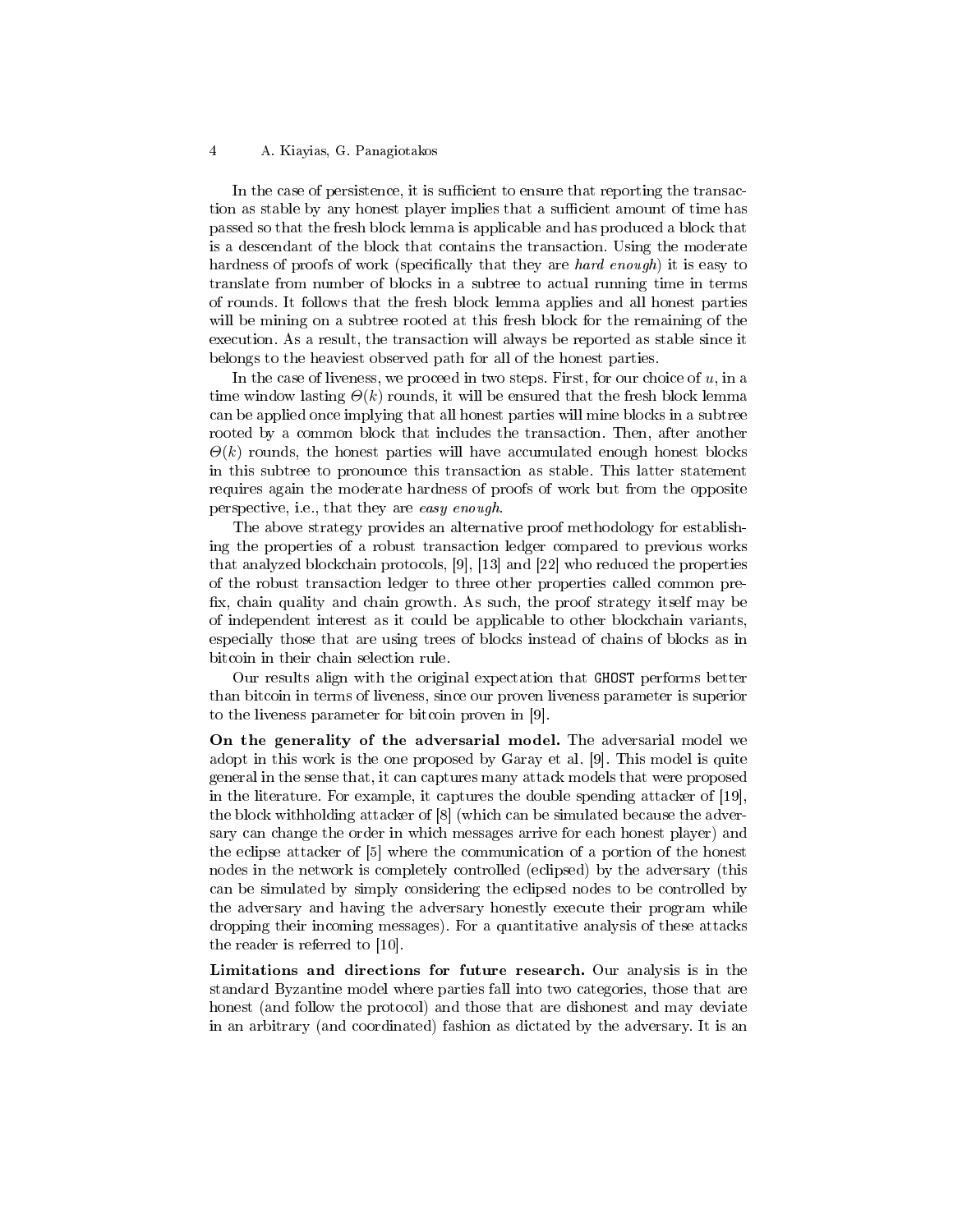interesting direction for future work to consider the rational setting where all parties wish to optimize a certain utility function. Designing suitable incentive mechanisms, for instance see [18] for a suggestion related to the GHOST protocol, or examining the requirements for setup assumptions, cf. [1], are related important considerations. Our analysis is in the static setting, i.e., we do not take into account the fact that parties change dynamically and that the protocol calibrates the difficulty of the POW instances to account for that; we note that this may open the possibility for additional attacks, say [3], and hence it is an important point for consideration and future work. Finally, it is interesting to consider our results in more general models such as the semi-synchronous model of [22].

Organization. In section 2 we overview the model that we use for expressing the protocols and the theorems regarding the security properties. In section 3 we introduce our new tree-based framework. Then, in section 4 we present our security analysis of an abstraction of the GHOST protocol that demonstrates it is a robust transaction ledger in the static setting.

#### 2 Preliminaries and the GHOST Backbone protocol

#### 2.1 Model

For our model we adopt the abstraction proposed in [9]. Specifically, in their setting, called the q-bounded setting, synchronous communication is assumed and each party is allowed  $q$  queries to a random oracle. The network supports an anonymous message diffusion mechanism that is guaranteed to deliver the messages of all honest parties in each round. The delivery of all messages occurs at the start of the next round. Note that the diffusion mechanism is not reliable, i.e. the adversary may send messages only to a portion of the parties in the network. Moreover, the adversary is rushing and adaptive. Rushing here means that in any given round he gets to see all honest players' messages before deciding on his own strategy. In addition, he has complete control of the order that messages arrive to each player. The model is "flat" in terms of computational power in the sense that all honest parties are assumed to have the same computational power while the adversary has computational power proportional to the number of players that it controls.

The total number of parties is n and the adversary is assumed to control t of them (honest parties don't know any of these parameters). Obtaining a new block is achieved by finding a hash value that is smaller than a difficulty parameter D. The success probability that a single hashing query produces a solution is  $p = \frac{D}{2^{\kappa}}$  where  $\kappa$  is the length of the hash. The total hashing power of the honest players is  $\alpha = pq(n-t)$ , the hashing power of the adversary is  $\beta = pqt$  and the total hashing power is  $f = \alpha + \beta$ . A number of definitions that will be used extensively are listed below.

Definition 1. A round is called: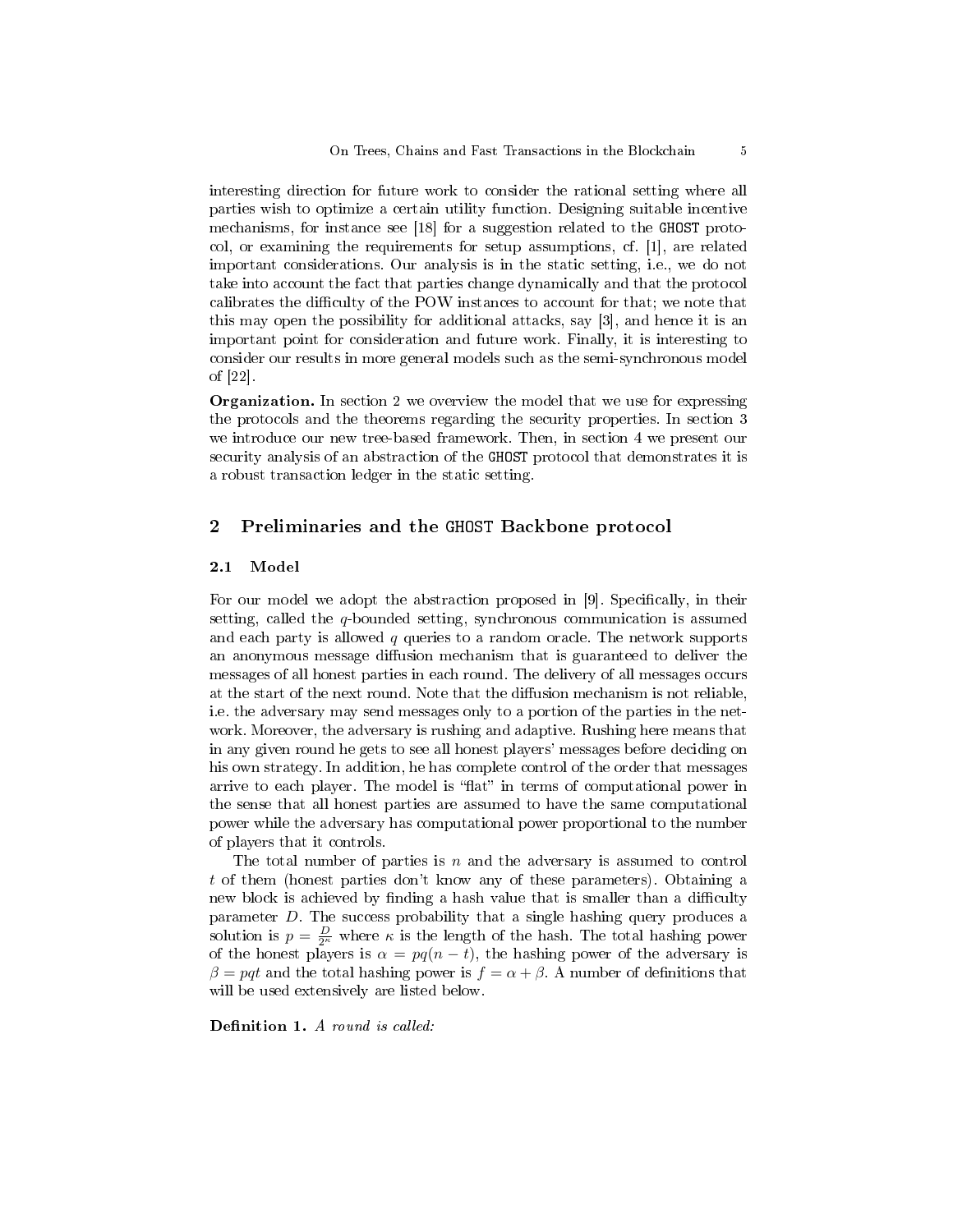- 6 A. Kiayias, G. Panagiotakos
- $s_1 -$  successful if at least one honest player computes a solution in this round.
- $-$  uniquely successful if exactly one honest player computes a solution in this round.

Definition 2. In an execution blocks are called:

- $h$  honest, if mined by an honest party.
- adversarial, if mined by the adversary.

Definition 3. Some chain notation:

- $A-By C^{\lceil k\!$  we denote the chain that results by dropping the last k blocks of C.
- $-$  We will say that a chain  $\mathcal{C}'$  extends another chain  $\mathcal{C}$  if a non-empty prefix of  $\mathcal{C}'$  is a suffix of  $\mathcal{C}$ .

In [9], a lower bound to the probabilities of two events, that a round is successful or that is uniquely successful (defined above), was established and denoted by  $\gamma_{\sf u}=\alpha-\alpha^2$ . While this bound is sufficient for the setting of small  $f,$ here we will need to use a better lower bound to the probability of those events, denoted by  $\gamma$ , and with value approximately  $\alpha e^{-\alpha}$  (see Appendix). Observe that  $\gamma > \gamma$ u.

#### 2.2 The GHOST Backbone Protocol

In order to study the properties of the core Bitcoin protocol, the term Backbone Protocol was introduced in [9]. At this level of abstraction we are only interested in properties of the blockchain, independently from the data stored inside the blocks. The main idea of the Bitcoin Backbone is that honest players, at every round, receive new chains from the network and pick the longest valid one to mine. Then, if they obtain a new block (by finding a small hash), they broadcast their chain at the end of the round.

The same level of abstraction can also be used to express the GHOST protocol. The GHOST Backbone protocol, as presented in [27], is based on the principle that blocks that do not end up in the main chain, should also matter in the chain selection process. In order to achieve this, players store a tree of all mined blocks they have received, and then using the greedy heaviest observed subtree (GHOST) rule, they pick which chain to mine.

At every round, players update their tree by adding valid<sup>1</sup> blocks sent by other players. The same principle as Bitcoin applies; for a block to be added to the tree, it suffices to be a valid child of some other tree block. The adversary can add blocks anywhere he wants in the tree, as long as they are valid. Again, as in Bitcoin, players try to extend the chains they choose by one or more blocks. Finally, in the main function, a tree of blocks is stored and updated at every round. If a player updates his tree, he broadcasts it to all other players.

<sup>&</sup>lt;sup>1</sup> As in [9], a block  $B = \langle s, x, \text{ctr} \rangle$  is valid if it satisfies two conditions:  $H(\text{ctr}, G(s, x))$  < D and  $ctr \leq q$ , where D is the block's difficulty level and H, G are cryptographic hash functions.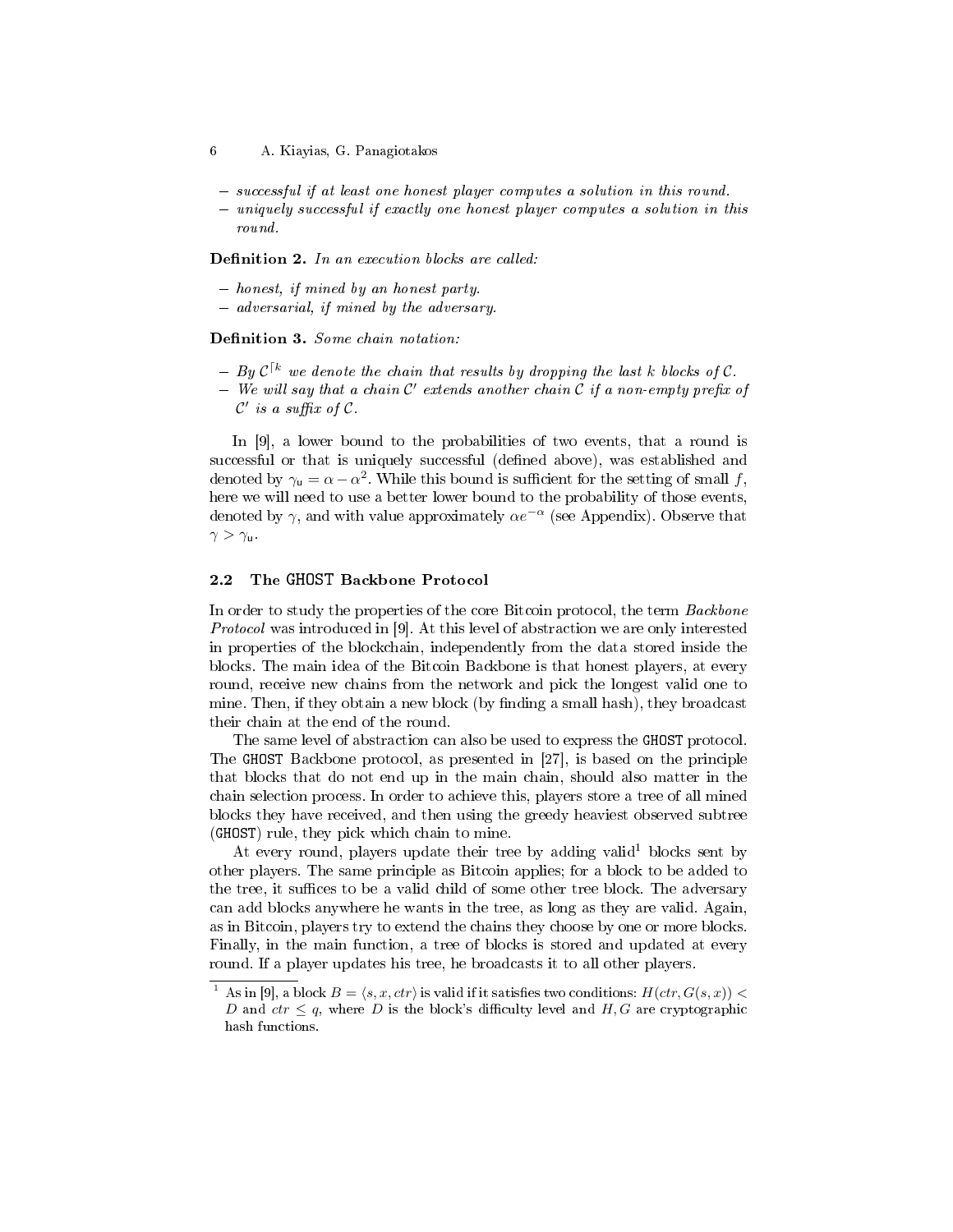**Algorithm 1** The chain selection algorithm. The input is a block tree  $\mathcal{T}$ . The  $|\cdot|$  operator corresponds to the number of nodes of a tree. By  $C_1||C_2$  we denote the concatenation of chains  $C_1, C_2$ .

1: function  $GHOST(\mathcal{T})$ 2:  $B \leftarrow root(\mathcal{T})$ 3: if  $children_{\mathcal{T}}(B) = \emptyset$  then 4: return B 5: else 6:  $B \leftarrow argmax_{B' \in children_{\mathcal{T}}(B)} | subtree_{\mathcal{T}}(B')|$ 7: return  $B||\text{GHOST}(subtree_{\mathcal{T}}(B))$ 8: end if 9: end function

The protocol is also parameterized by three external functions  $V(\cdot)$ ,  $I(\cdot)$ ,  $R(\cdot)$ which are called: the input validation predicate, the input contribution function, and the chain reading function, respectively.  $V(\cdot)$  dictates the structure of the information stored in each block,  $I(\cdot)$  determines the data that players put in the block they mine,  $R(\cdot)$  specifies how the data in the blocks should be interpreted depending on the application.

Algorithm 2 The GHOST backbone protocol, parameterized by the input contribution function I( $\cdot$ ) and the reading function R( $\cdot$ ).  $\mathbf{x}_{\mathcal{C}}$  is the vector of inputs of all block in chain C.

```
1: \mathcal{T} \leftarrow GenesisBlock \triangleright \mathcal{T} is a tree.
 2: state \leftarrow \varepsilon3: round \leftarrow 04: while True do
 5: \mathcal{T}_{new} \leftarrow \text{update}(\mathcal{T}, \text{blocks found in RECEIVE}())6: \tilde{C} \leftarrow \text{GHOST}(\mathcal{T}_{new})7: \langle state, x \rangle \leftarrow I(state, \mathcal{C}, round, \text{INPUT}(), \text{RECEIVE}()8: \mathcal{C}_{\text{new}} \leftarrow \text{pow}(x, \mathcal{C})9: if \tilde{C} \neq C_{\text{new}} or \mathcal{T} \neq \mathcal{T}_{\text{new}} then
10: \mathcal{T} \leftarrow \text{update}(\mathcal{T}_{\text{new}}, \text{head}(\mathcal{C}_{\text{new}}))11: \qquad \qquad \text{BROADCAST}(\text{head}(\mathcal{C}_{\text{new}}))12: end if
13: round \leftarrow round + 114: if INPUT() contains READ then
15: write R(\mathbf{x}_{\mathcal{C}}) to \text{Output}()16: end if
17: end while
```
Next, for completeness we present the remaining procedures of the GHOST backbone protocol. Function pow (see Algorithm 3), which has to do with block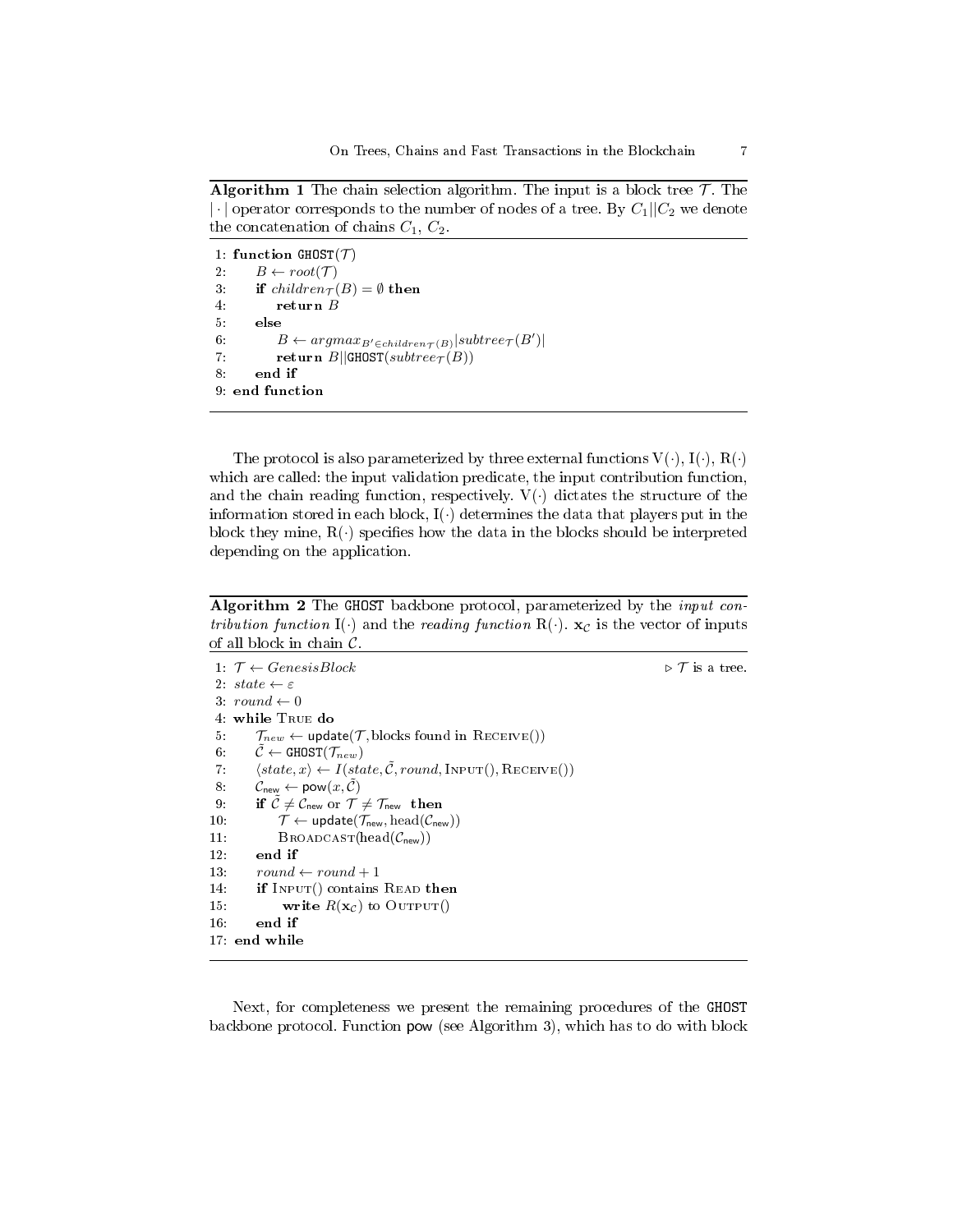mining and is the same as the one defined in the Bitcoin Backbone and function update (see Algorithm 4) which refers to the way the block tree is updated.

Algorithm 3 The proof of work function, parameterized by  $q$ ,  $D$  and hash functions  $H(\cdot), G(\cdot)$ . The input is  $(x, C)$ .

```
1: function pow(x, C)2: if C = \varepsilon then \triangleright Determine proof of work instance
3: s \leftarrow 04: else
 5: \langle s', x', \text{ctr}' \rangle \leftarrow \text{head}(\mathcal{C})6: s \leftarrow H(\text{ctr}', G(s', x'))7: end if
8: ctr \leftarrow 19: B \leftarrow \varepsilon10: h \leftarrow G(s,x)11: while (ctr \leq q) do
12: if (H(ctr, h) < D) then
13: B \leftarrow \langle s, x, \text{ctr} \rangle14: break
15: end if
16: ctr \leftarrow ctr + 117: end while
18: C \leftarrow CB . Extend chain
19: return C20: end function
```
#### 2.3 Security Properties

In [9, Definitions  $2\&3$ ] two crucial security properties of the Bitcoin backbone protocol were considered, the common prefix and the chain quality property. The common prefix property ensures that two honest players have the same view of the blockchain if they prune a small number of blocks from the tail. On the other hand the chain quality property ensures that honest players' chains do not contain long sequences of adversarial blocks. These properties are defined as predicates over the random variable formed by the concatenation of all parties' views denoted by  $\operatorname{VIEW}^{H(\cdot)}_{\Pi-A}$  $\prod_{\Pi,\mathcal{A},\mathcal{Z}}^{H(\cdot)}(\kappa,q,z).$ 

Definition 4 (Common Prefix Property). The common prefix property  $Q_{cp}$ with parameter  $k \in \mathbb{N}$  states that for any pair of honest players  $P_1, P_2$  maintain-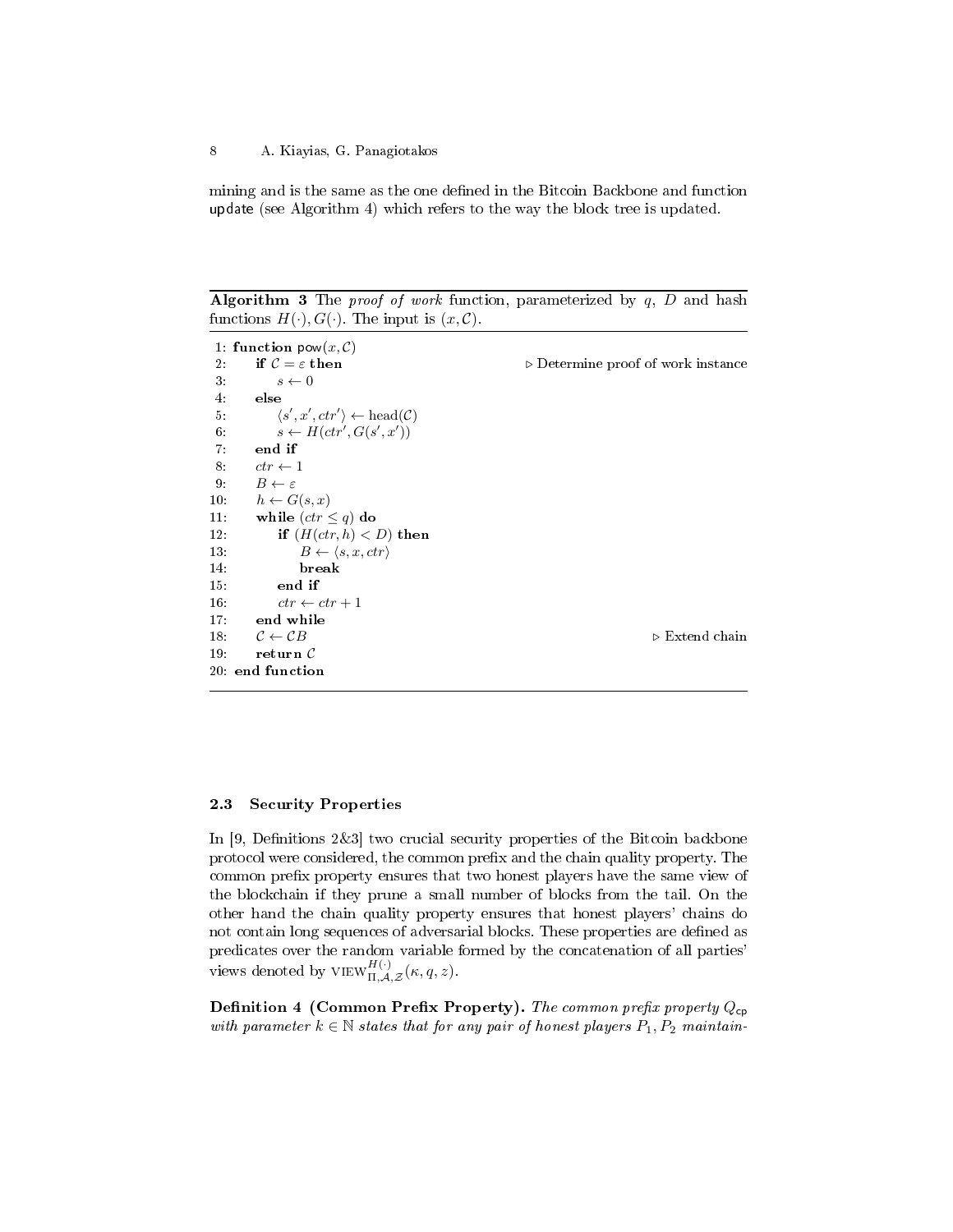**Algorithm 4** The tree update function, parameterized by  $q$ , D and hash functions  $H(\cdot), G(\cdot)$ . The inputs are a block tree  $\mathcal T$  and an array of blocks.

1: function update $(\mathcal{T},B)$ 2: for each  $\langle s, x, ctr \rangle$  in  $\mathcal T$ 3: for each  $\langle s', x', ctr' \rangle$  in B 4: if  $((s' = H(ctr, G(s, x))) \wedge (H(ctr', G(x', ctr')) < D))$  then 5: children $\tau(\langle s, x, ctr \rangle) = \text{children}_{\mathcal{T}}(\langle s, x, ctr \rangle) \cup \langle s', x', ctr' \rangle$  $\triangleright$  Add to the tree. 6: end if 7: return  $\mathcal T$ 8: end function

ing the chains  $C_1, C_2$  in  $\mathrm{VIEW}_{\Pi,A}^{H(\cdot)}$  $H^{(1)}_{\Pi,\mathcal{A},\mathcal{Z}}(\kappa,q,z)$ , it holds that

$$
\mathcal{C}_1^{\lceil k} \preceq \mathcal{C}_2 \text{ and } \mathcal{C}_2^{\lceil k} \preceq \mathcal{C}_1.
$$

Definition 5 (Chain Quality Property). The chain quality property  $Q_{cq}$ with parameters  $\mu \in \mathbb{R}$  and  $\ell \in \mathbb{N}$  states that for any honest party P with *chain*  $\mathcal{C}$  *in* VIEW $_{\Pi A}^{H(\cdot)}$  $H^{(1)}_{\Pi,\mathcal{A},\mathcal{Z}}(\kappa,q,z)$ , it holds that for any  $\ell$  consecutive blocks of  $\mathcal C$  the ratio of adversarial blocks is at most  $\mu$ .

These two properties were shown to hold for the Bitcoin backbone protocol. Formally, in [9, Theorems 9&10] the following were proved:

**Theorem 1.** Assume  $f < 1$  and  $\gamma_u \geq (1 + \delta)\lambda\beta$ , for some real  $\delta \in (0, 1)$  and  $\lambda \geq 1$  such that  $\lambda^2 - f\lambda - 1 \geq 0$ . Let S be the set of the chains of the honest parties at a given round of the backbone protocol. Then the probability that  $S$  does not satisfy the common-prefix property with parameter k is at most  $e^{-\Omega(\delta^3 k)}$ .

**Theorem 2.** Assume  $f < 1$  and  $\gamma_u \geq (1 + \delta)\lambda\beta$  for some  $\delta \in (0, 1)$ . Suppose  $C$  belongs to an honest party and consider any  $\ell$  consecutive blocks of  $C$ . The probability that the adversary has contributed more than  $(1-\frac{\delta}{3})\frac{1}{\lambda}\ell$  of these blocks is less than  $e^{-\Omega(\delta^2\ell)}$ .

Robust public transaction ledger. In [9] the robust public transaction ledger primitive was presented. It tries to capture the notion of a book where transactions are recorded, and it is used to implement Byzantine Agreement in the honest majority setting.

A public transaction ledger is defined with respect to a set of valid ledgers  $\mathcal L$ and a set of valid transactions  $\mathcal{T}$ , each one possessing an efficient membership test. A ledger  $\mathbf{x} \in \mathcal{L}$  is a vector of sequences of transactions  $\mathbf{tx} \in \mathcal{T}$ . Each transaction tx may be associated with one or more accounts. Ledgers correspond to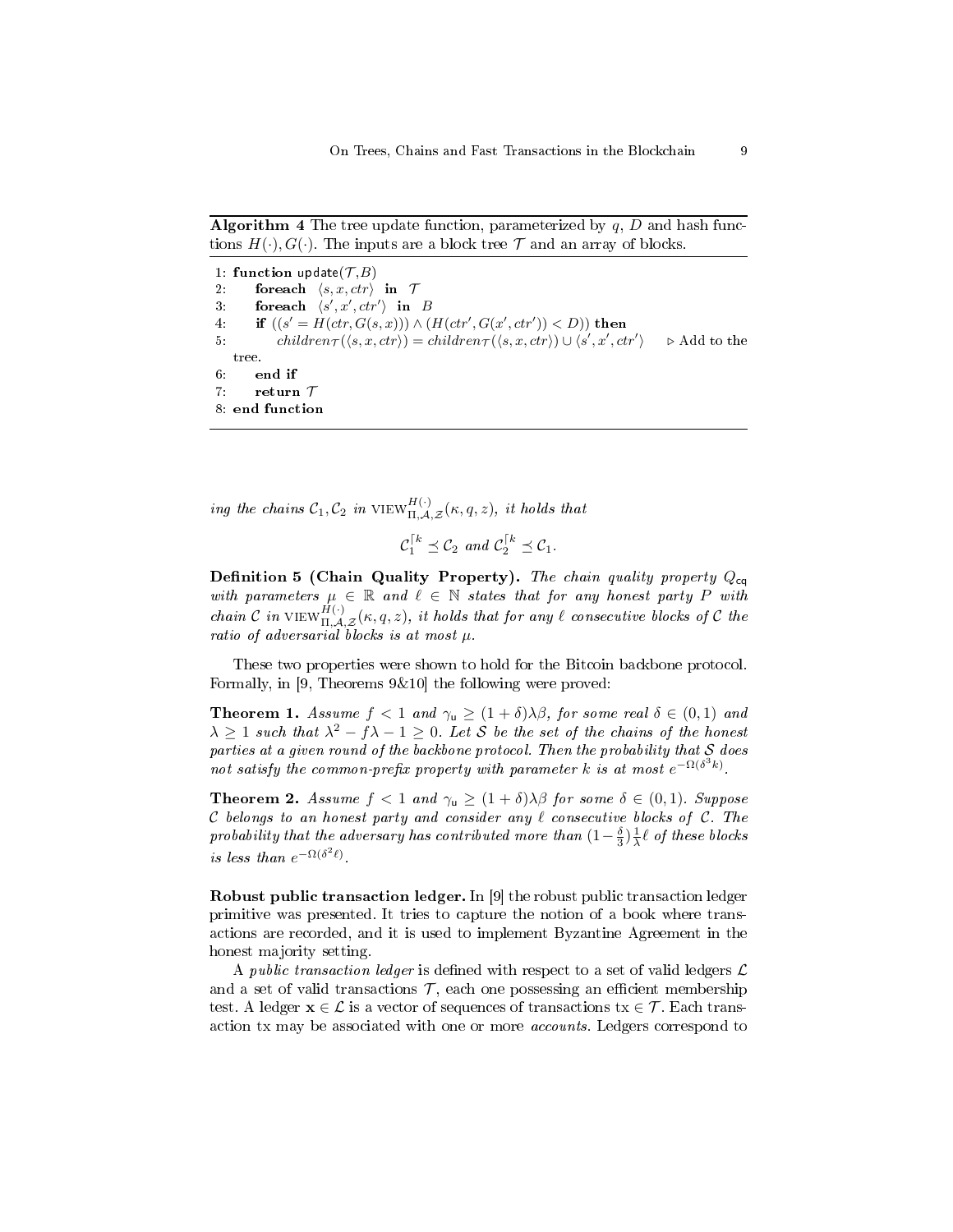chains in the backbone protocols. In the protocol execution there also exists an oracle Txgen that generates valid transactions. Note, that it may be possible for the adversary to create two transactions that are conflicting; valid ledgers must not contain conflicting transaction. We will assume that the oracle is unambiguous, i.e. the adversary cannot create transactions that come in 'conflict' with the transactions generated by the oracle. Finally, a transaction is called neutral if there does not exist any transactions that comes in conflict with it. For more details we refer to [9].

We slightly alter the definitions of persistence and liveness so that they are relative to the way parties verify transactions. For example, in Bitcoin a transaction is 'stable' with parameter  $k$  if it is at least  $k$  blocks deep in the chain. On the other hand, in GHOST the subtree rooted at the block containing a transaction must be of size at least  $k$  in order for this transaction to be considered 'stable'. Whenever we talk about the persistence or liveness of Bitcoin or GHOST from now on, we will imply the parameterized versions with the respective definitions of stability that we just mentioned.

**Definition 6.** A protocol  $\Pi$  implements a robust public transaction ledger in the  $q$ -bounded synchronous setting if it satisfies the following two properties:

- Persistence: Parameterized by  $k \in \mathbb{N}$  (the "depth" parameter), if in a certain round an honest player reports a transaction tx as 'stable' with parameter  $k$ , then whenever an honest party reports it as stable,  $tx$  will be in the same position in the ledger.
- Liveness: Parameterized by  $u, k \in \mathbb{N}$  (the "wait time" and "depth" parameters, resp.), provided that a transaction either (i) issued by Txgen, or (ii) neutral, is given as input to all honest players continuously for u consecutive rounds, then all honest parties will report it as `stable' with parameter k from this round on.

These two properties were shown to hold for the ledger protocol  $\Pi_{PL}$  build on top of the Bitcoin Backbone protocol and appropriate instantiation of the functions V, R and I. Formally, in [9, Lemma 15&16] the following were proved:

**Lemma 1 (Persistence).** Suppose  $f < 1$  and  $\gamma_u \geq (1 + \delta)\lambda\beta$ , for some real  $\delta \in (0,1)$  and  $\lambda \geq 1$  such that  $\lambda^2 - f\lambda - 1 \geq 0$ . Protocol  $\Pi_{\mathsf{PL}}$  satisfies Persistence with probability  $1-e^{-\Omega(\delta^3 k)}$ , where k is the depth parameter.

**Lemma 2 (Liveness).** Assume  $f < 1$  and  $\gamma_u \geq (1 + \delta)\lambda\beta$ , for some  $\delta \in$  $(0, 1), \lambda \in [1, \infty)$  and let  $k \in \mathbb{N}$ . Further, assume oracle Txgen is unambiguous. Then protocol  $\Pi_{PL}$  satisfies Liveness with wait time  $u = 2k/(1 - \delta)\gamma_{\mu}$  and depth parameter k with probability at least  $1-e^{-\Omega(\delta^2 k)}$ .

#### 3 A unified description of Bitcoin and GHOST backbone

Next, we introduce our new analysis framework for backbone protocols that is focusing on trees of blocks and we show how the description of the Bitcoin and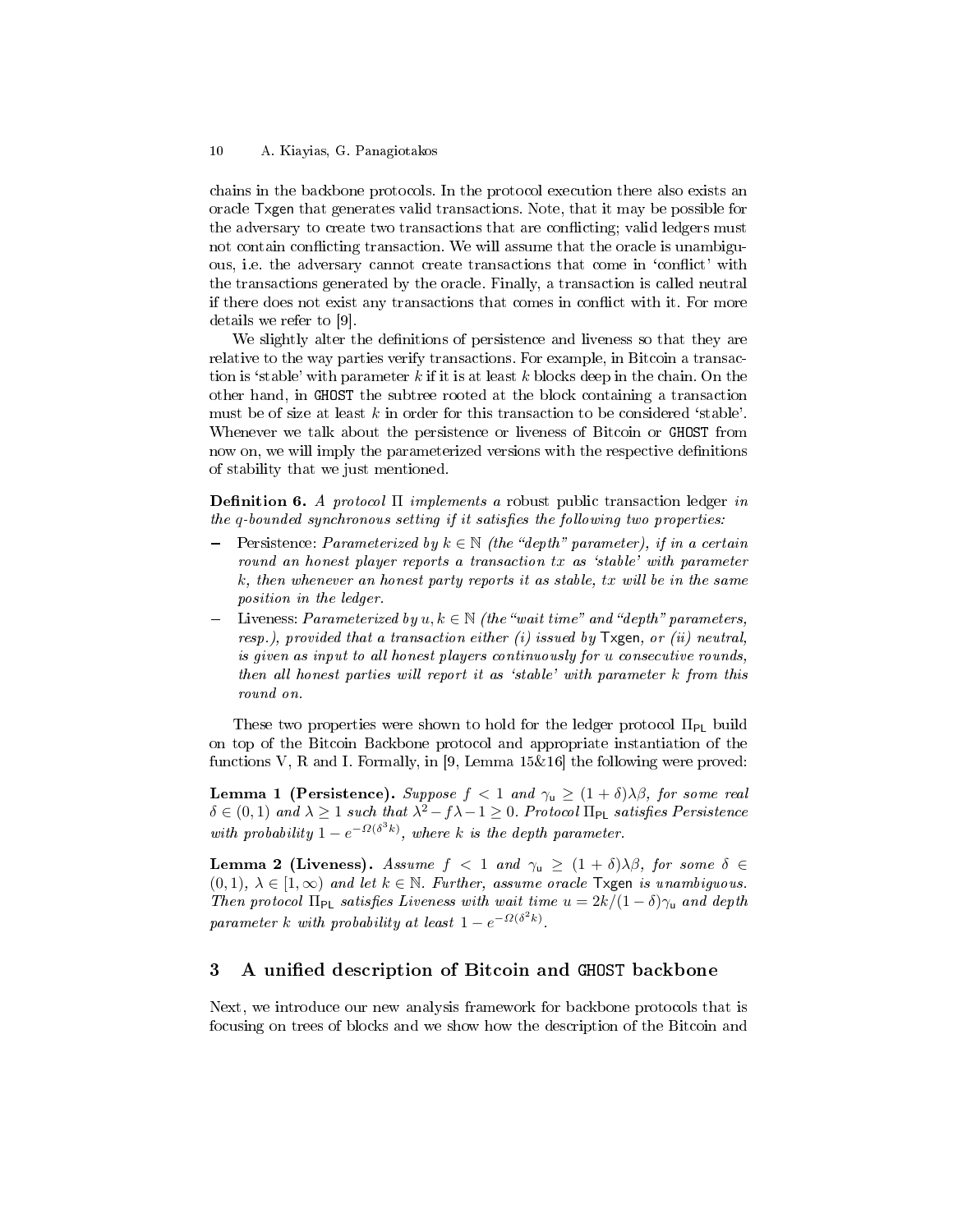GHOST can be unified. In this model, every player stores all blocks he receives on a tree, starting from a pre-shared block called the Genesis (or  $v_{root}$ ) block. This is the model where GHOST was initially described. Bitcoin, and other possible backbone variants, can also be seen in this model and thus a unified language can be built. We first define block trees (or just trees) that capture the knowledge of honest players (regarding the block tree on different moments at every round).

**Definition 7.** We denote by  $\mathcal{T}_r^P$  (resp.  $\mathcal{T}_r$ ) the tree that is formed from the blocks that player P (resp. at least one honest player) has received up to round r. Similarly,  $\hat{\mathcal{T}}_r$  is the tree that contains all blocks of  $\mathcal{T}_r$  and all blocks mined by honest players at round r. For any tree T and block  $b \in T$ , we denote by  $T(b)$ the subtree of  $T$  rooted on  $b$ .

Notice that, due to the fact that broadcasts of honest players always succeed, blocks in  $\hat{\mathcal{T}}_r$  are always in  $\mathcal{T}_{r+1}^P$ . Thus for every honest player P it holds that:

$$
\mathcal{T}^P_r \subseteq \mathcal{T}_r \subseteq \hat{\mathcal{T}}_r \subseteq \mathcal{T}^P_{r+1}
$$

Intuitively, heavier trees represent more proof of work. However, there is more than one way to define the weight of a tree. For example, in Bitcoin the heaviest tree is the longest one. On the other hand, for GHOST a heavy tree is one with many nodes. To capture this abstraction we condition our definitions on a norm  $w$  that assigns weights on trees. This norm will be responsible for deciding which tree has more proof of work, and thus which tree is favored by the chain selection rule. We choose to omit  $w$  from the notation since it will always be clear from the context which norm we use.

**Definition 8.** Let w be a norm defined on trees. For any tree  $\mathcal{T}$  let siblings(v) denote the set of nodes in  $\mathcal T$  that share the same parent with v. Then node v is **d**-dominant in  $\mathcal{T}$  (denoted by  $\text{Dom}_{\mathcal{T}}(v, d)$ ) iff

 $w(\mathcal{T}(v)) \geq d \wedge \forall v' \in siblings(v): w(\mathcal{T}(v)) \geq w(\mathcal{T}(v')) + d$ 

The chain selection rule in the Bitcoin protocol can be described using the notion of the d-dominant node. Let  $w(\mathcal{T})$  be the height of some tree  $\mathcal{T}$ . Each player P, starting from the root of his  $\mathcal{T}^P_r$  tree, greedily decides on which block to add on the chain by choosing one of its 0-dominant children and continuing recursively<sup>2</sup> (ties are broken based on time-stamp, or based on which block was received first). Interestingly, the GHOST selection rule can also be described in exactly the same way by setting  $w$  to be the number of nodes of the tree. Thus we have a unified way for describing the chain selection rule in both protocols. Building upon this formalism we can describe the paths that fully informed honest players may choose to mine at round r (denoted by HonestPaths $(r)$ ) in a quite robust way, thus showcasing the power of our notation.

<sup>&</sup>lt;sup>2</sup> This is exactly algorithm 1 with a minor modification. At line 6 the subtree  $\mathcal T$  that is chosen maximizes  $w(\mathcal{T})$ .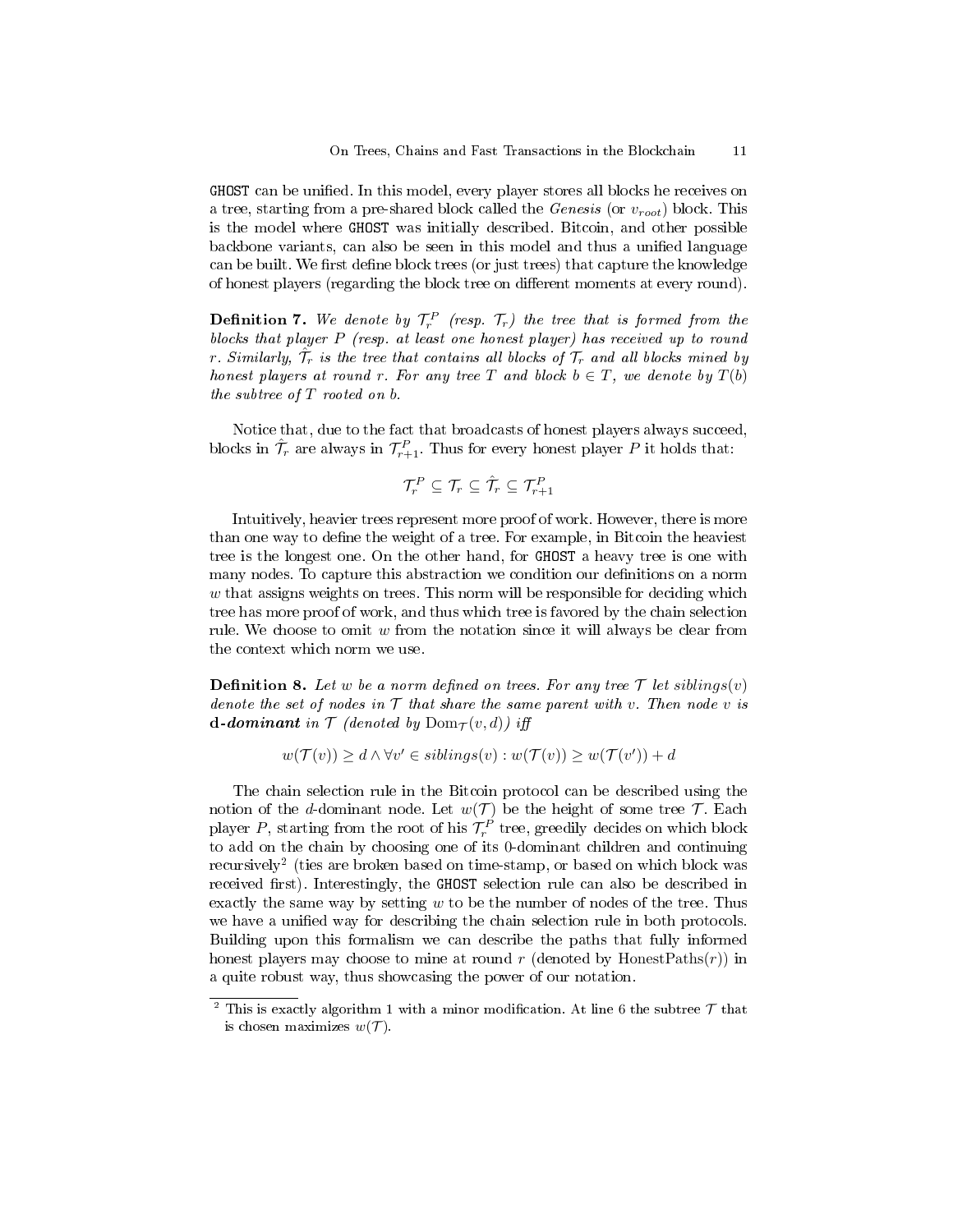HonestPaths $(r) = \{p = v_{\text{root}}v_1 \dots v_k | p$  is a root-leaf path in  $\mathcal{T}_r$  and  $\forall i \in \{1, ..., k\} \text{Dom}_{\mathcal{T}_r}(v_i, 0)\}\$ 

We conclude this section by presenting two crucial properties that both the Bitcoin and GHOST backbones satisfy. The first property states that by broadcasting k blocks the adversary can decrease the dominance of some block at most by k. Intuitively, if the adversary's ability to mine new blocks is limited, then his influence over the block tree is also limited. On the other hand, the second property states that uniquely successful rounds increase the dominance of the nodes in the path from the root to the new block.

We will use the term node and block interchangeably from now on.

Proposition 1. For the Bitcoin and GHOST backbone protocols it holds that:

- $\overline{\phantom{a}}$  if the adversary broadcast  $k ≤ d$  blocks at round  $r 1$  then for every block  $v \in \hat{\mathcal{T}}_{r-1}$  it holds that  $\text{Dom}_{\hat{\mathcal{T}}_{r-1}}(v, d)$  implies  $\text{Dom}_{\mathcal{T}_r}(v, d-k)$ .
- $i$  if r is a uniquely successful round and the newly mined block b extends a path in HonestPaths $(r)$ , then  $\text{Dom}_{\hat{\mathcal{T}}_r}(b,1)$  and for any block v in the path from  $v_{\text{root}}$  to b it holds that  $\text{Dom}_{\mathcal{T}_r}(v, d)$  implies  $\text{Dom}_{\mathcal{T}_r}(v, d+1)$ .

Proof. The lemma stems from the fact that adding only one block in the tree reduces or increases the dominance of some block by at most 1. For the first bullet, adding  $k$  blocks one by one, implies that the dominance of any node will reduce or increase by at most  $k$ . For the second bullet, notice that dominance increases only for blocks that get heavier. The only blocks that get heavier in this case are the ones in the path from the root to the newly mined block. Since these blocks are in HonestPaths $(r)$ , they are at least 0-dominant and so their dominance will further increase. Furthermore, the newly mined block is 1-dominant since it does not have any siblings.

 $\Box$ 

#### 4 Security Analysis and Applications

Next, we prove that the GHOST backbone protocol is sufficient to construct a robust transaction ledger. From now on we assume that  $w(T)$  is the total number of nodes of tree T.

#### 4.1 The Fresh Block Lemma

In  $[9]$ , it was shown that the Bitcoin Backbone satisfies two main properties: common prefix and chain quality. However, another fundamental property needed for their proof, is that the chains of honest players grow at least at the rate of successful rounds. This does not hold for GHOST. The reason is that, if an honest player receives a chain that is heavier than the one he currently has, he will select it, even if it is shorter. To reflect these facts, we develop an argument that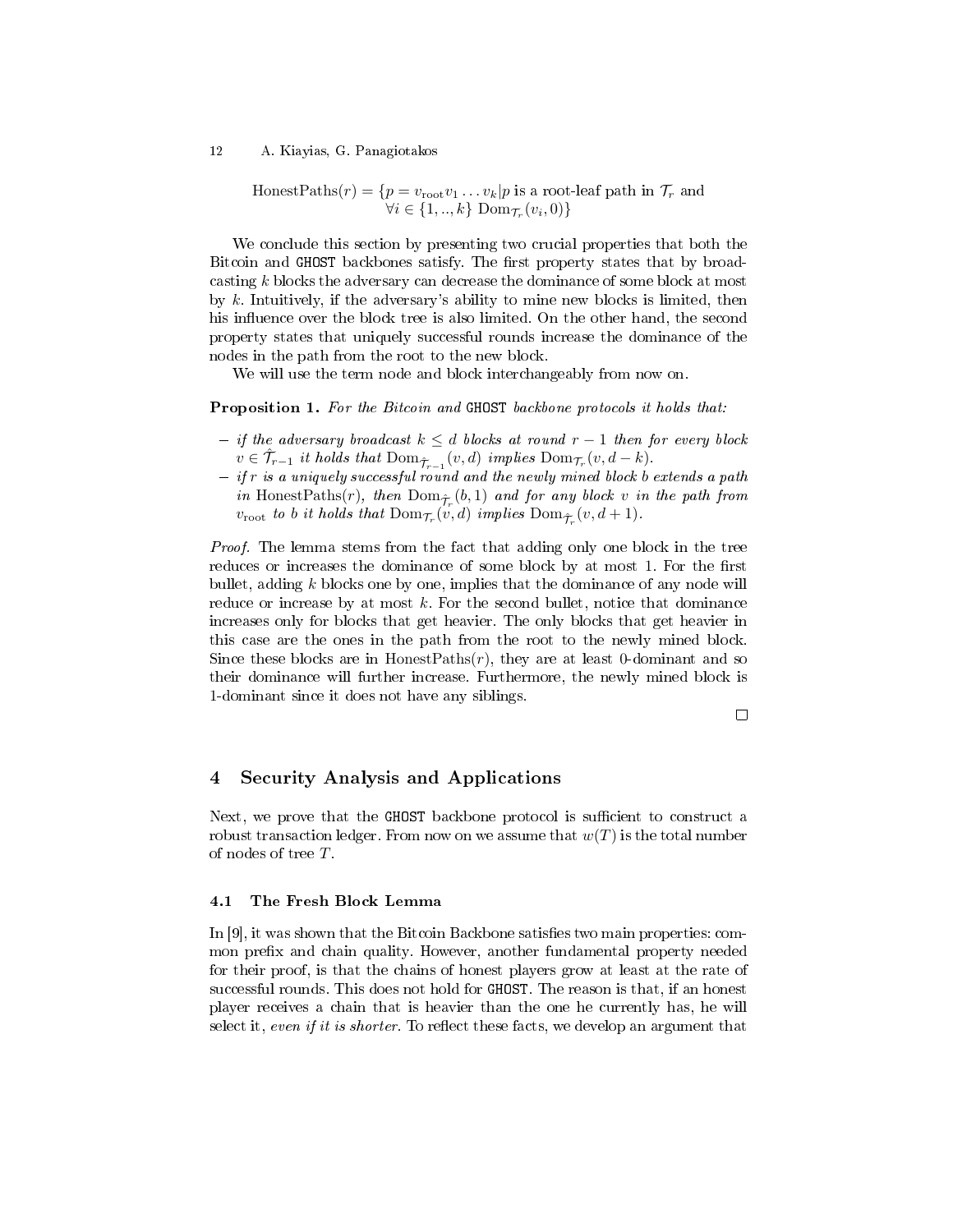

Fig. 1. An example of the change in dominance after a uniquely successful round. The only nodes which increase their dominanceare the ones in the path from the root to the newly mined block as stated in Proposition 1.

is a lot more involved and leads to a power lemma that we call the "fresh block" lemma".

First, we introduce a new notion, that of a path that all of its nodes are dominant up to a certain value. Intuitively, the more dominant a path is, the harder it gets for the adversary to stop honest players from choosing it.

**Definition 9.** For  $d > 0$ ,  $p_{\text{dom}}(r, d)$  is the longest path  $p = v_{\text{root}}v_1 \dots v_k$  in  $\hat{\mathcal{T}}_r$ s.t.

$$
p \neq v_{\text{root}} \land \forall i \in \{1, \dots, k\} : \text{Dom}_{\hat{\mathcal{T}}_r}(v_i, d)
$$

If no such path exists  $p_{dom}(r, d) = \bot$ .

Note that the dominant path  $p_{dom}(r, d)$ , if it is not  $\perp$ , will be unique (this stems from the requirement that  $d > 0$ .

In the next lemma, we show that unless the number of blocks the adversary broadcasts in a round interval is at least as big as the number of uniquely successful rounds that have occurred, an honest block mined in one of these rounds will be deep enough in the chains of honest players. More specifically, for any sequence of  $m$  (not necessarily consecutive) uniquely successful rounds starting at some round  $r'$ , no matter the strategy of the adversary, at round  $r$  there will be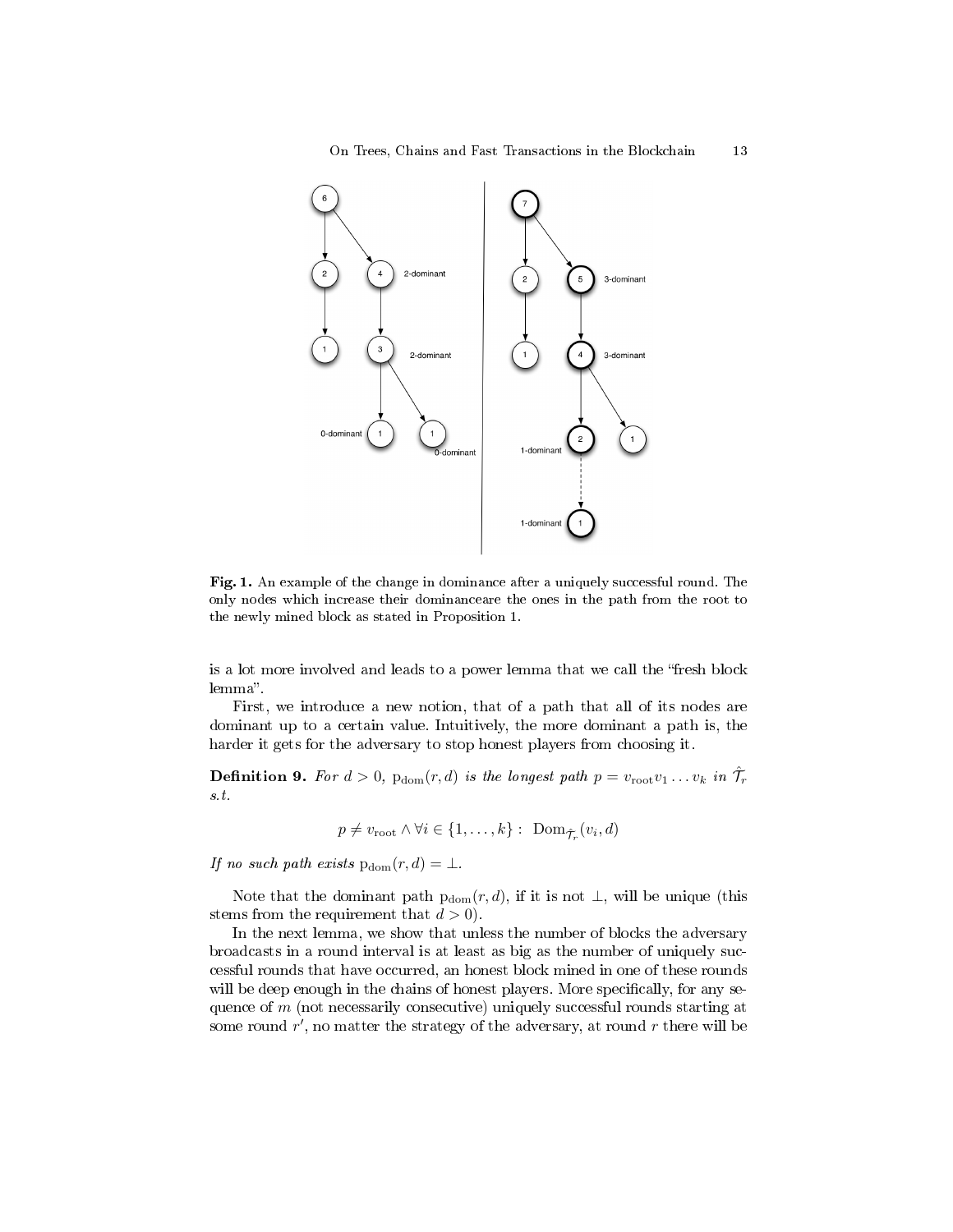at least one honest block in  $p_{dom}(r, m - k)$  where k is the number of adversarial blocks that have been released during rounds  $[r'-1, r-1]$ .

**Lemma 3.** Let  $r_1,..,r_m$  be uniquely successful rounds from round  $r'$  until round r. If the adversary broadcasts  $k < m$  blocks from round  $r' - 1$  until round  $r - 1$ , then there exists an honest block b, mined in one of the rounds  $r_1, ..., r_m$  such that b is in  $p_{dom}(r, m - k)$ .

Proof sketch. The proof is based on two observations. Firstly, if the adversary does not broadcast a block in the round before a uniquely successful round  $s$ , then the newly mined honest block will be in  $p_{dom}(s, 1)$ . Secondly, if the adversary broadcasts  $k < d$  blocks in the round before a uniquely successful round s, all blocks in  $p_{dom}(s-1, d)$  at round  $s-1$  will also be in  $p_{dom}(s, d+1-k)$ . It follows that for each uniquely successful round, unless the adversary broadcasts a block, an honest block will be introduced in the dominant path and will be maintained there unless the adversary broadcasts more blocks than the number of uniquely successful rounds that follow. As a result, in the period from round  $r^\prime$ until round r, our assumption that the adversary broadcasts strictly less than  $m$ blocks, implies that at least one block will be maintained in  $p_{dom}(r, m-k)$ .  $\Box$ 

The fresh block lemma is stated next. Informally, it states that at any point in time, in any past sequence of s consecutive rounds, at least one honest block was mined and is permanently inserted in the chain that every honest player adopts, with overwhelming probability on s.

Lemma 4. (Fresh Block Lemma) Assume  $\gamma \geq (1 + \delta)\beta$ , for some real  $\delta \in (0,1)$  and  $f < 1$ . Then, for all  $s \in \mathbb{N}$  and  $r \geq s$  it holds that there exists a block mined by an honest player on and after<sup>3</sup> round  $r - s$ , that is contained in the chain which any honest player adopts on and after round r with probability  $1 - e^{-\Omega(\delta^2 s)}$ .

Proof sketch. The difficulty of proving this lemma stems from the fact that in GHOST, the chains of honest players are not always strictly increasing. That is, honest players may switch from a longer to a shorter chain. Monotonicity allows us to prove many useful things; for example that the adversary cannot use very old blocks in order to maintain a fork as in [9].

To overcome this difficulty, we first show that whenever the adversary forces honest players to work on a different branch of the block tree, he has to broadcast as many blocks as the ones that where mined on uniquely successful rounds on this branch of the tree. Hence, it is hard for the adversary to force honest players to change branches all the time, and moreover, after s rounds this will be impossible due to the fact that  $\gamma \geq (1+\delta)\beta$ . But if all honest players stay on one branch, the blocks near the root of the branch will permanently enter their chains. We show that at least one of these blocks will be mined by an honest player. By applying this idea in an iterative manner, the lemma follows.  $\Box$ 

For the full proof of the lemma we refer to the Appendix.

<sup>&</sup>lt;sup>3</sup> Throughout this work, we only consider executions that run for a polynomial number of rounds in the security parameter  $\kappa$ .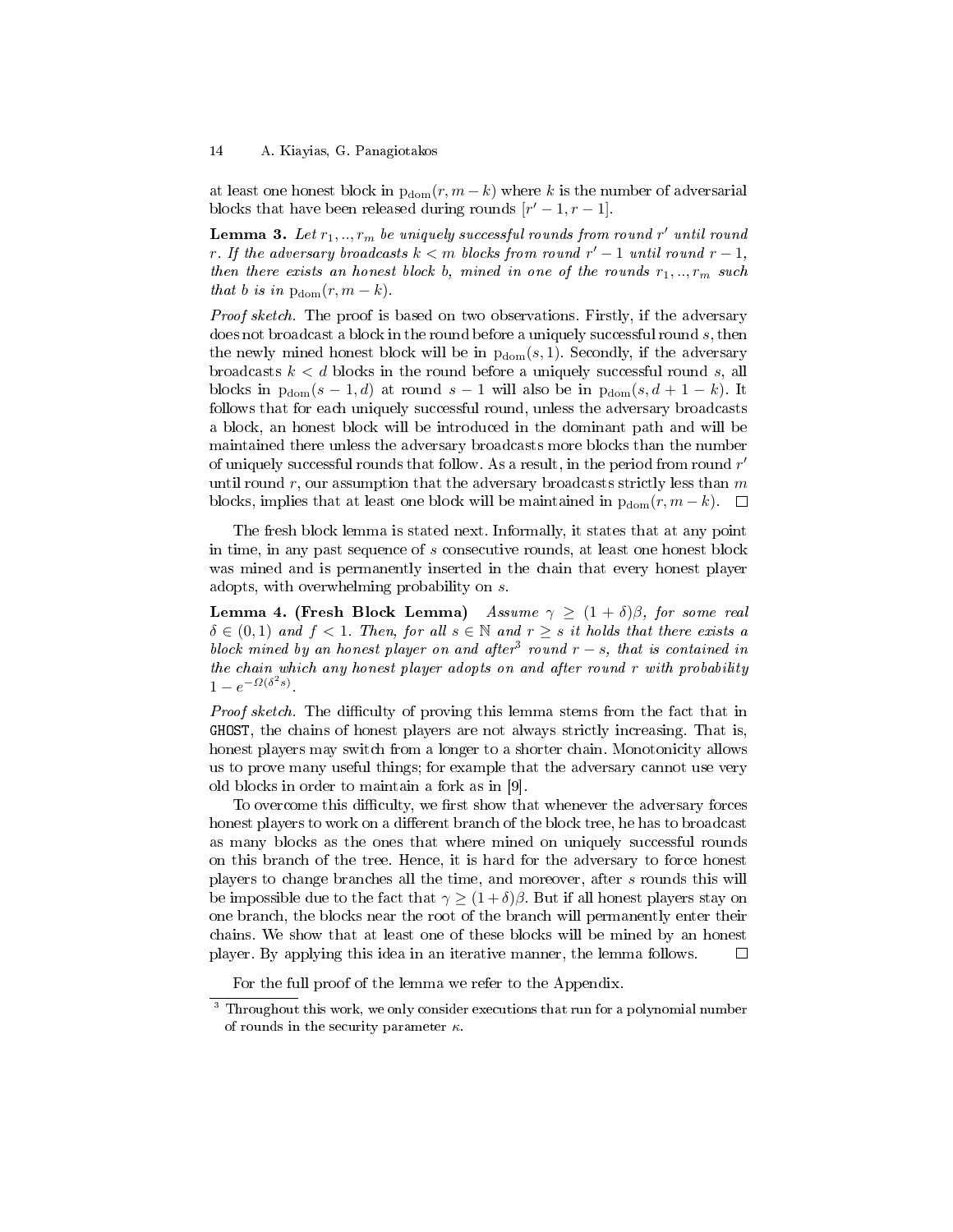#### 4.2 A robust public transaction ledger

In  $[9]$  it is shown how to instantiate the functions V, R, I so that the resulting protocol, denoted by  $\Pi_{PL}$ , built on top of the Bitcoin backbone, implements a robust transaction ledger. In this section we show how we can achieve the same goal, using exactly the same instantiation of V,R,I, but on top of the GHOST backbone. We call the resulting protocol,  $\Pi_{\mathsf{PL}}^{\mathsf{GHOST}}$ .

Having established that every s rounds a fresh and honest block is inserted permanently in the chain of all players, we are in a position to prove the main properties of a robust transaction ledger. Liveness stems from the fact that after s rounds from the time a transaction was issued, an honest block that contains this transaction will stabilize in the chain. Thus, by waiting for at most  $s/\alpha$ more rounds, the honest parties will mine enough block so that this transaction becomes 'stable' with parameter  $s$ . Persistence is implied by the fact that when a player reports a transaction as stable for the first time, enough time has passed from the time the block containing the transaction was mined, and thus there exists an honest block descending it that has been permanently added to the chain of all honest parties.

**Lemma 5 (Liveness).** Assume  $\gamma \geq (1+\delta)\beta$ , for some  $\delta \in (0,1)$  and  $f < 1$ . Further, assume oracle Txgen is unambiguous. Then for all  $k \in \mathbb{N}$  protocol  $\Pi_{\text{PL}}^{\text{GBIST}}$ <br>satisfies Liveness with wait time  $u = k + \frac{k}{(1-\delta)\alpha}$  rounds and depth parameter k with probability at least  $1 - e^{-\Omega(\delta^2 k)}$ .

Proof. We prove that assuming all honest players receive as input the transaction tx for at least  $u$  rounds, any honest party at round  $r$  with chain  $\mathcal C$  will report tx as 'stable'. By Lemma 4 it follows that with probability  $1 - e^{-\Omega(\delta^2 k)}$  there exists an honest block mined during rounds  $[r-u, r-u+k]$ , such that all honest players have this block in the chains they mine from round  $r-u+k$  and onward. Without loss of generality this block contains  $tx$ . All blocks that honest players mine during the remaining  $\frac{k}{(1-\delta)\alpha}$  rounds will be descendants of this block. By an application of the Chernoff bound, with probability  $1 - e^{-\Omega(\delta^2 k)}$ , the honest parties will mine at least  $k$  blocks in this round interval and thus the lemma follows with the desired probability.

**Lemma 6 (Persistence).** Suppose  $\gamma \geq (1+\delta)\beta$  and  $(1+\delta)f \leq 1$ , for some real  $\delta \in (0,1)$ . Then for all  $k \in \mathbb{N}$  protocol  $\Pi_{\mathsf{PL}}^{\mathsf{GROST}}$  satisfies Persistence with probability  $1-e^{-\Omega(\delta^2 k)}$ , where k is the depth parameter.

*Proof.* Let B be the block that contains transaction  $tx$  that the honest party P reported as stable at round r. We will argue that  $B$  must have been computed before round  $r - k$ , and thus by Lemma 4 all honest players will report it in the same position in their chains.

Let  $E_1$  be the event where B is computed after round  $r-k/((1+\delta)f) < r-k$ . The number of descendants of B cannot be greater than the number of solutions

 $\Box$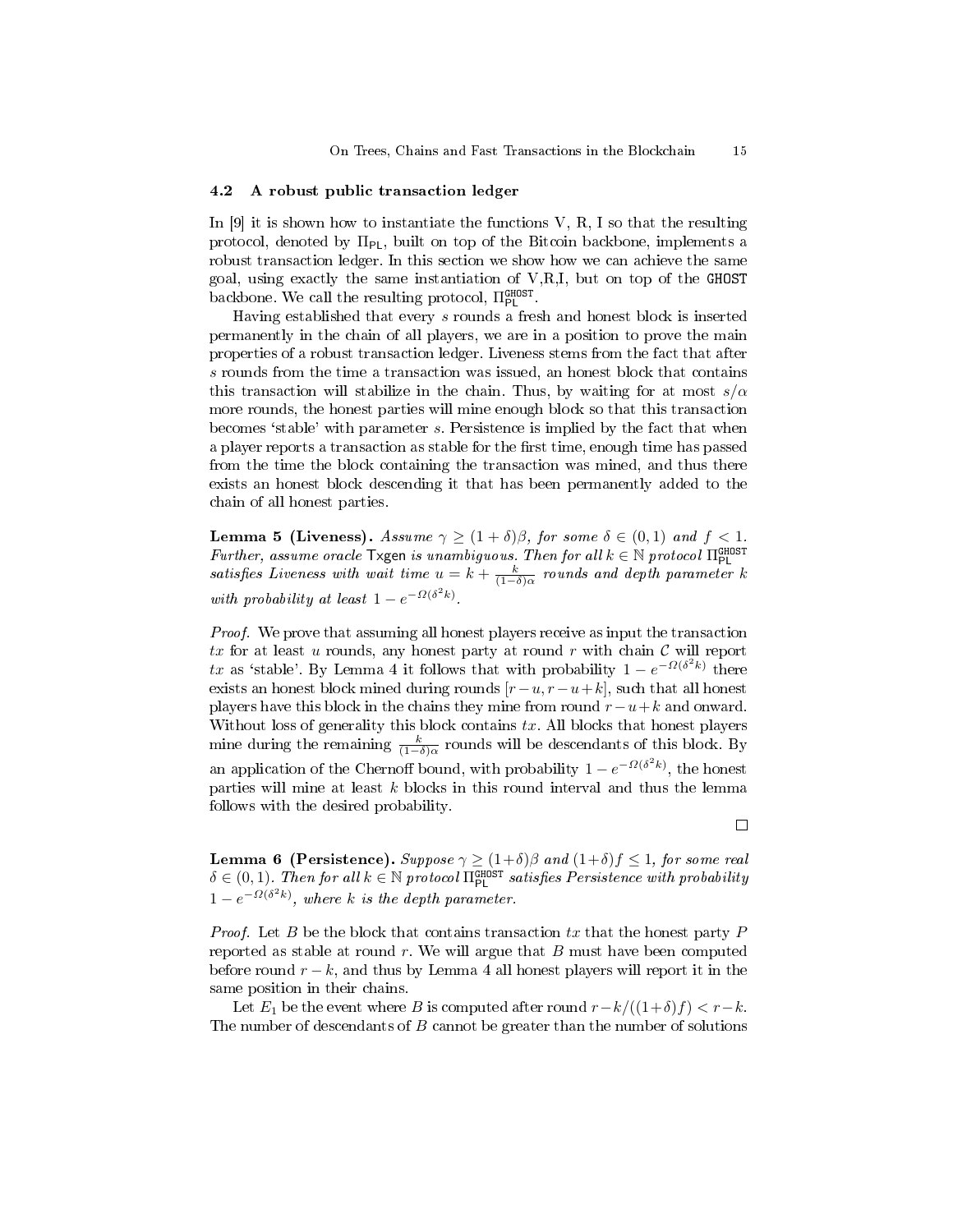Y obtained from the oracle in this amount of rounds. By the Chernoff bound,

$$
\Pr[Y \ge (1+\delta)f\frac{k}{(1+\delta)f}] = \Pr[Y \ge k] \le e^{-\delta^2 fs/3}.
$$

Since  $tx$  is reported as stable,  $B$  must have  $k$  descendants and thus  $E_1$  implies that Y must be greater or equal to k. Hence,  $Pr[E_1] \leq Pr[Y \geq k] \leq e^{-\delta^2 f s/3}$ .

Let  $E_2$  be the event where Lemma 4 does not hold for round r. This happens with probability at most  $e^{-\Omega(\delta^2 k)}$ . By the union bound, the event  $E_1 \vee \overline{E_2}$ happens with probability at most  $e^{-\Omega(\delta^2 k)}$ . Assuming that  $E_1 \vee E_2$  does not occur, it follows that there exists an honest block  $B'$  mined on and after round  $r - k$  that will be in the chains of all honest players from round r and onward. Hence,  $B$  must be an ancestor of  $B'$  and all honest players will report  $B$  and  $tx$  at the same position as P from round r and onward. Persistence follows with the desired probability.  $\Box$ 

**Theorem 3.** Assuming  $\gamma \geq (1+\delta)\beta$  and  $(1+\delta)f \leq 1$ , for some real  $\delta \in (0,1)$ ,  $the\ protocol\ \Pi_{\sf PL}^{\tt GHOST}\ \ implements\ a\ robust\ transaction\ ledger.$ 

As a final note, Lemma 4 is sufficient to prove Persistence and Liveness in a black-box way. Compared to the approach of [9], that was further expanded in  $[13]$  and  $[22]$ , only one property, instead of three, of the underlying "backbone" protocol suffices in order to get a robust public transaction ledger in a blackbox manner. On the other hand, the three properties described in these works, common-prefix, chain quality and chain growth, also serve as metrics of the efficiency of the underlying mechanism and provide more information than the fresh block lemma.

#### References

- 1. M. Andrychowicz and S. Dziembowski. Pow-based distributed cryptography with no trusted setup. In Advances in Cryptology-CRYPTO 2015, pages 379-399. Springer, 2015.
- 2. J. Aspnes, C. Jackson, and A. Krishnamurthy. Exposing computationallychallenged byzantine impostors. Department of Computer Science, Yale University, New Haven, CT, Tech. Rep, 2005.
- 3. L. Bahack. Theoretical bitcoin attacks with less than half of the computational power (draft). Cryptology ePrint Archive, Report 2013/868, 2013. http://eprint. iacr.org/.
- 4. J. Bonneau. Ethiks: Using ethereum to audit a coniks key transparency log.
- 5. S. G. Ethan Heilman. Alison Kendler, Aviv Zohar. Eclipse attacks on bitcoin's peer-to-peer network. Cryptology ePrint Archive, Report 2015/263, 2015. http: //eprint.iacr.org/.
- 6. ethereum/wiki. A next-generation smart contract and decentralized application platform, October 2015. https://github.com/ethereum/wiki/wiki/ White-Paper/.
- 7. I. Eyal, A. E. Gencer, E. G. Sirer, and R. van Renesse. Bitcoin-ng: A scalable blockchain protocol. CoRR, abs/1510.02037, 2015.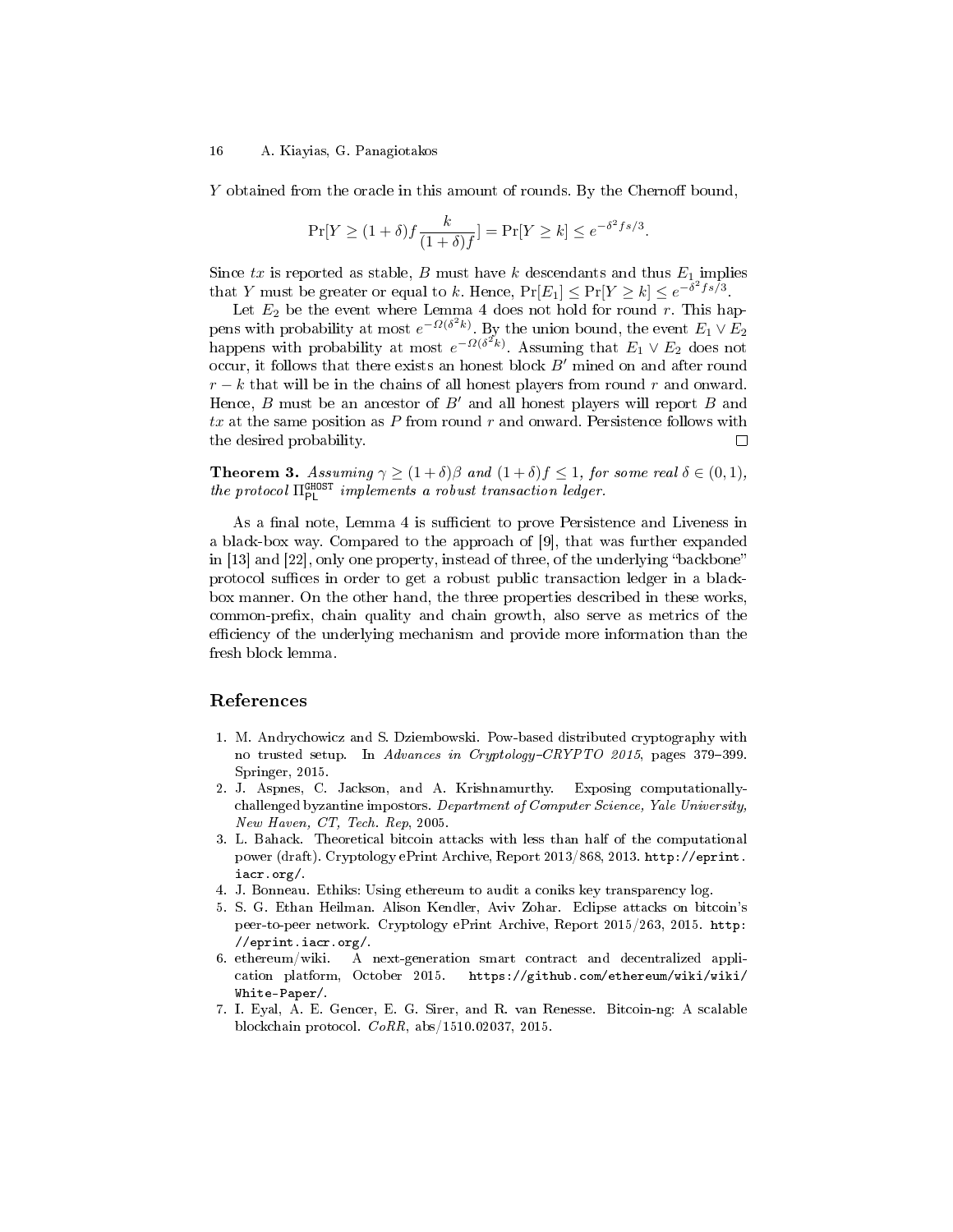- 8. I. Eyal and E. G. Sirer. Majority is not enough: Bitcoin mining is vulnerable. In Financial Cryptography, 2014.
- 9. J. A. Garay, A. Kiayias, and N. Leonardos. The bitcoin backbone protocol: Analysis and applications. In Advances in Cryptology - EUROCRYPT 2015 - 34th Annual International Conference on the Theory and Applications of Cryptographic Techniques, Sofia, Bulgaria, April 26-30, 2015, Proceedings, Part II, pages  $281-310$ , 2015.
- 10. A. Gervais, G. O. Karame, K. Wüst, V. Glykantzis, H. Ritzdorf, and S. Capkun. On the security and performance of proof of work blockchains. Cryptology ePrint Archive, Report 2016/555, 2016. http://eprint.iacr.org/2016/555.
- 11. J. Hižak and R. Logožar. A derivation of the mean absolute distance in onedimensional random walk. Tehnički glasnik,  $5(1):10-16$ , 2011.
- 12. A. Juels, A. Kosba, and E. Shi. The ring of gyges: Using smart contracts for crime. aries, 40:54, 2015.
- 13. A. Kiayias and G. Panagiotakos. Speed-security tradeoffs in blockchain protocols. Technical report, IACR: Cryptology ePrint Archive, 2015.
- 14. A. Kiayias and G. Panagiotakos. Speed-security tradeoffs in blockchain protocols. Cryptology ePrint Archive, Report 2015/1019, 2015. http://eprint.iacr.org/ 2015/1019.
- 15. A. Kiayias, H.-S. Zhou, and V. Zikas. Fair and robust multi-party computation using a global transaction ledger, 2015.
- 16. A. Kosba, A. Miller, E. Shi, Z. Wen, and C. Papamanthou. Hawk: The blockchain model of cryptography and privacy-preserving smart contracts. Technical report, Cryptology ePrint Archive, Report 2015/675, 2015. http://eprint. iacr. org, 2015.
- 17. L. Lamport, R. E. Shostak, and M. C. Pease. The byzantine generals problem. ACM Trans. Program. Lang. Syst., 4(3):382-401, 1982.
- 18. S. D. Lerner. Even faster block-chains with the decor protocol. Cryptology ePrint Archive, Report 2013/881, May 2014. https://bitslog.wordpress.com/2014/ 05/02/decor/.
- 19. S. Nakamoto. Bitcoin: A peer-to-peer electronic cash system. http://bitcoin.org/bitcoin.pdf, 2008.
- 20. M. Okun. Agreement among unacquainted byzantine generals. In P. Fraigniaud, editor,  $DISC$ , volume 3724 of Lecture Notes in Computer Science, pages  $499-500$ . Springer, 2005.
- 21. S. Omohundro. Cryptocurrencies, smart contracts, and articial intelligence. AI  $matters, 1(2):19-21, 2014.$
- 22. R. Pass, L. Seeman, and abhi shelat. Analysis of the blockchain protocol in asynchronous networks. Cryptology ePrint Archive, Report 2016/454, 2016. http://eprint.iacr.org/.
- 23. M. C. Pease, R. E. Shostak, and L. Lamport. Reaching agreement in the presence of faults. *J. ACM*, 27(2):228-234, 1980.
- 24. C. Percival. Stronger key derivation via sequential memory-hard functions. Self $p$ *ublished*, pages  $1-16$ , 2009.
- 25. J. Peterson and J. Krug. Augur: a decentralized, open-source platform for prediction markets. arXiv preprint arXiv:1501.01042, 2015.
- 26. M. A. Simplicio Jr, L. C. Almeida, E. R. Andrade, P. C. dos Santos, and P. S. Barreto. The lyra2 reference guide. Technical report, version 2.3. 2. Technical report, 2014.
- 27. Y. Sompolinsky and A. Zohar. Secure high-rate transaction processing in bitcoin. Financial Cryptography and Data Security, 2015.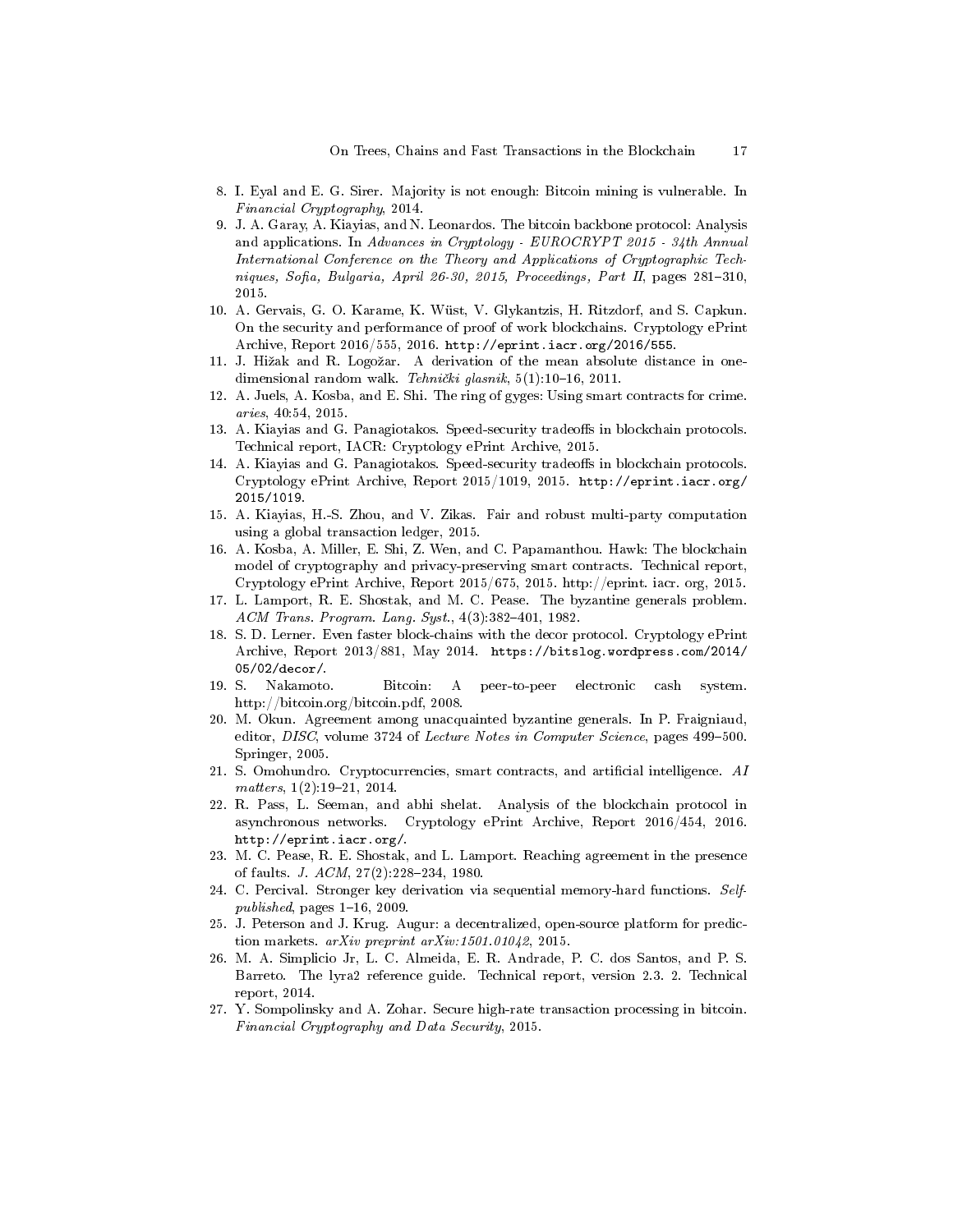#### A Probability of uniquely successful rounds

In this section we demonstrate a lower bound on the probability of uniquely successful rounds. This bound allows us to argue about the security of GHOST even when  $f$  is larger than 1.

**Lemma 7.** For  $p < 0.1$  and  $a \in (p, 2k) : e^{-a-kp} \le (1-p)^{\frac{a}{p}-k} \le e^{-a+kp}$ 

*Proof.* The second inequality is well studied and holds for  $p > 0$ . For the first inequality by solving for a we get  $a \leq k \frac{\ln(1-p)}{1 + \ln(1-p)}$  $\frac{\ln(1-p)}{1+\frac{\ln(1-p)}{p}}$  which holds for  $p < 0.1$  and  $a \in (p, 2k)$ .  $\Box$ 

Let  $\gamma$  be a lower bound on the probability of a uniquely successful round (a round where only one block is found). From the event where  $(n - t)$  players throw  $q$  coins each and exactly one coin toss comes head, the probability of a uniquely successful rounds is at least:

$$
(n-t)qp(1-p)^{q(n-t)-1} \ge \alpha e^{-\alpha - kp}
$$

We set  $\gamma = ae^{-a-kp}$ , for the minimum k that satisfies the relation  $\alpha \in (p, 2k)$ . This is a substantially better bound that  $\gamma_u$  and is also a lower bound for the event that at a round is successful. The relation of the two bounds is depicted in Figure 2.



Fig. 2. Comparison of the lower bounds on the probability of a uniquely successful round,  $\gamma$  and  $\gamma_u$ , used respectively in this work and [9]. Notice that  $\gamma$  allows as to argue about security when  $f$  is greater than 1.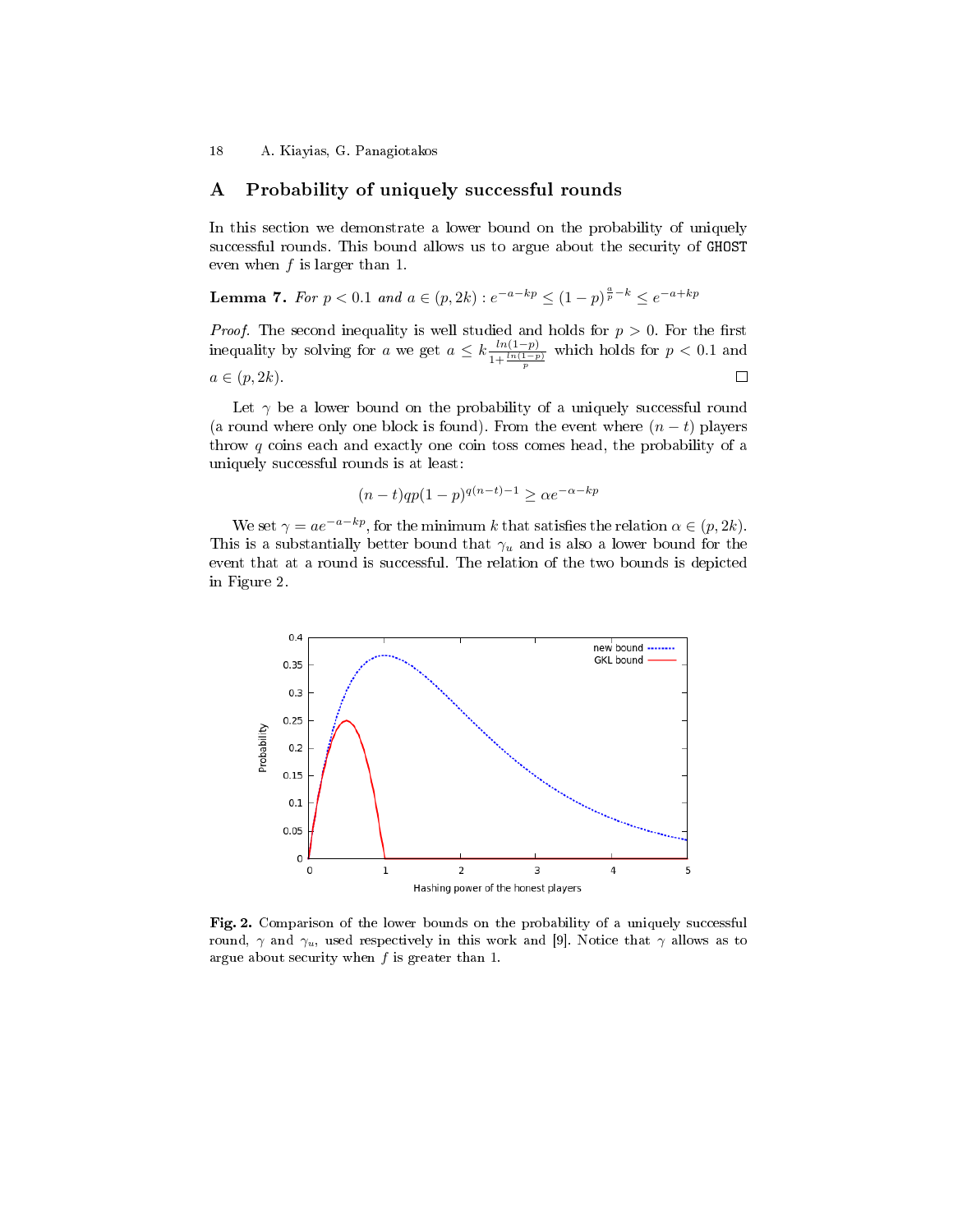#### B Proofs

#### B.1 Proof of Lemma 3

*Proof.* We are first going to prove two preliminary claims that show the effect of a uniquely successful round to  $p_{dom}$ . The first claim shows that if a uniquely successful round  $s$  is not compensated accordingly by the adversary, a newly mined block will be forced into  $p_{dom}(s, 1)$ .

*Claim* 1. Let round s be a uniquely successful round and b be the honest block mined at round s. If the adversary does not broadcast any block at round  $s - 1$ then  $b \in p_{dom}(s, 1)$ .

Proof of Claim. First, notice that since the adversary does not broadcast any block it holds that for any honest player  $P, \mathcal{T}_s$  is equal to  $\mathcal{T}_s^P.$  Therefore, all nodes in the path from  $v_{\text{root}}$  to the parent of b are at least 0-dominant in  $\mathcal{T}_s$  and thus this path is in HonestPaths $(s)$ . Since s is uniquely successful, all conditions of the second bullet of Proposition 1 are met, and thus it is implied that all nodes up to the newly mined block in  $\hat{\mathcal{T}}_s$  are 1-dominant. It follows that  $b \in p_{dom}(s, 1)$ .

The second claim shows the effect of a uniquely successful round  $s$  to an existing  $p_{dom}(s-1, d)$  path. Notice that if the adversary broadcasts less than d blocks the same nodes continue to be at least 1-dominant in the following round.

 $Claim\ 2.$  Let round s be a uniquely successful round, b be the honest block mined at round s and  $p_{dom}(s-1, d) \neq \bot$ . If the adversary broadcasts (i)  $k < d$  blocks at round  $s - 1$  then  $p_{dom}(s - 1, d) \subseteq p_{dom}(s, d + 1 - k)$ , (ii)  $k = d$  blocks at round s – 1 then either  $b \in p_{dom}(s, 1)$  or  $p_{dom}(s - 1, d) \subseteq p_{dom}(s, 1)$  and b is a descendant of the last node in  $p_{dom}(s-1, d)$ .

*Proof of Claim.* There are two cases. In the first case suppose the adversary broadcasts  $k < d$  blocks. Then, according to the first bullet of Proposition 1, the adversary can lower the dominance in  $\mathcal{T}_s$  of nodes in  $p_{dom}(s-1, d)$  by at most k. Thus  $p_{dom}(s-1, d)$  will be a prefix of all the chains in HonestPaths(s). But because s is a uniquely successful round, the dominance in  $\hat{\mathcal{T}}_s$  of all nodes in  $p_{dom}(s-1, d)$  will increase by one. Therefore  $p_{dom}(s-1, d) \subseteq p_{dom}(s, d+1-k)$ and b will be a descendant of the last node in  $p_{dom}(s-1, d)$ .

In the second case suppose the adversary broadcasts  $k = d$  blocks. If he does not broadcast all of these blocks to reduce the dominance in  $\mathcal{T}_s$  of the nodes in  $p_{dom}(s-1, d)$ , then  $p_{dom}(s-1, d)$  will be a prefix of all the chains in HonestPaths(s) and as in the previous case,  $p_{\text{dom}}(s-1, d) \subseteq p_{\text{dom}}(s, d+1-k)$ and b will be a descendant of the last node in  $p_{dom}(s-1, d)$ .

Otherwise the adversary will reduce the dominance in  $\mathcal{T}_s$  of at least one node in  $p_{dom}(s-1, d)$  to zero. If b is a descendant of the last node in  $p_{dom}(s-1, d)$ , then all nodes in  $p_{\text{dom}}(s-1, d)$  will be 1-dominant in  $\hat{\mathcal{T}}_s$  and  $p_{\text{dom}}(s-1, d) \subseteq$  $p_{dom}(s, 1) = p_{dom}(s, d + 1 - d)$ . If b is not a descendant of the last node in  $p_{\text{dom}}(s-1, d)$ , then for the player P that mined this block it holds that  $\mathcal{T}_{s}^{P} = \mathcal{T}_{s}$ ,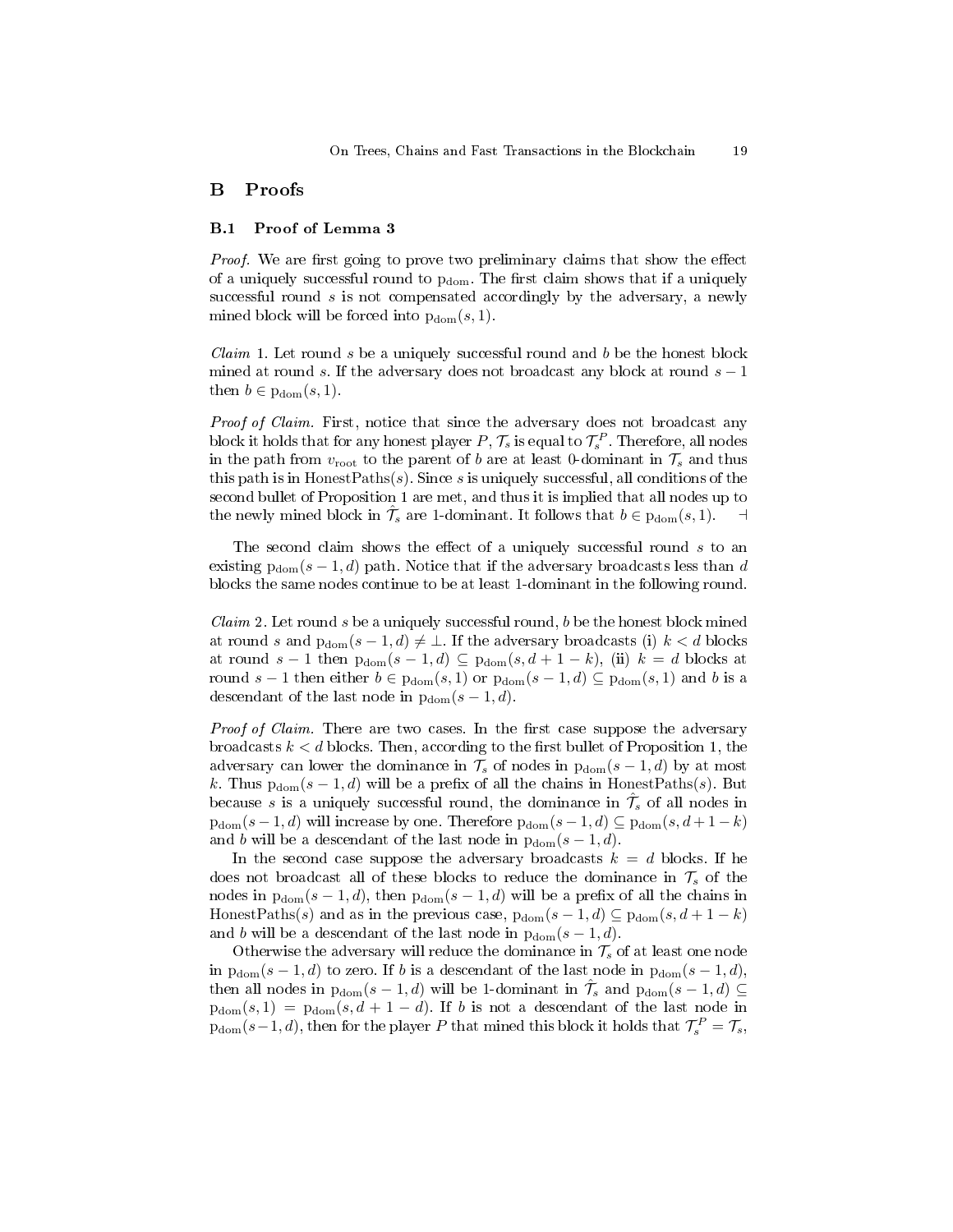because he would have not mined a chain that does not contain  $p_{dom}(s-1, d)$ at round  $s$  otherwise. Therefore,  $P$  at round  $s$  was mining a chain that belonged to HonestPaths $(s, v_{\text{root}})$  and thus all nodes in the chain are at least 0-dominant in  $\mathcal{T}_s$ . But because s is a uniquely successful round the dominance of all nodes in the chain that b belongs to will increase by one and thus  $b \in p_{dom}(s, 1)$ .

Let  $b_i$  denote the honest block mined at round  $r_i$ . Let us assume that  $r = r_m$ . We are going to prove the lemma using induction on the number of uniquely successful rounds m.

For the base case suppose  $m = 1$ . The adversary does not broadcast any block until round  $r_1 - 1$  and from the first claim  $b_1 \in p_{dom}(r_1, 1)$ . Thus the base case is proved. Suppose the lemma holds for  $m-1$  uniquely successful rounds and let  $k_1$  be the number of blocks that the adversary broadcasts in the round interval  $[r'-1, r_{m-1}-1]$ . We have two cases.

(First case)  $k_1 = m - 1$  and the adversary broadcasts no blocks in the rest of the rounds. From the first claim it follows that  $b_m \in p_{dom}(r_m, 1)$ .

(Second case)  $k_1 < m - 1$  and from the induction hypothesis there exist blocks  $b'_1, ..., b'_{m-1-k_1}$  mined by honest players at the uniquely successful rounds  $r_1, ..., r_{m-1}$  where  $b_i' \in p_{dom}(r_{m-1}, i)$ . Let  $k_2$  be the number of blocks that the adversary broadcasts until round  $r_m - 2$  and  $k_3$  the number of blocks he broadcasts at round  $r_m-1$ . If  $k_2 = m-1$  then again from the first claim it follows that  $b_m \in \mathrm{p}_{\mathrm{dom}}(r_m, 1)$ . If  $k_2 < m-1$  then if  $k_3 + k_2 = m-1$  then from the second claim either  $b_m \in p_{\text{dom}}(r_m, 1)$  or  $b'_{m-1-k_1} \in p_{\text{dom}}(r_m, 1)$ . If  $k_3 + k_2 < m - 1$ then again from the second claim at round  $r_m$ ,  $b'_i \in p_{dom}(r_m-1,i)$  for i in  ${k_2 + k_3 + 1, ..., m - 1 - k_1}$  and either  $b'_{k_2+k_3}$  is in  $p_{dom}(r_m, 1)$  or  $b_m$  is in  $p_{dom}(r_m, 1)$ . This completes the induction proof.

We proved that if  $k_4 < m$  is the number of blocks the adversary broadcasts until round  $r_m - 1$ , then there exists honest blocks  $b'_1, ..., b'_{m-k_4}$  s.t.  $b'_i$  is in  $p_{dom}(r_m, i)$ . Now in the case  $r > r_m$ , let  $k_5 < m-k_4$  be the number of blocks the adversary broadcasts in the remaining rounds. The lemma follows easily from the second claim.

Remark 1. Let  $r_1, ..., r_m$  be uniquely successful rounds up to round r and the honest block mined at round  $r_1$  be in  $p_{dom}(r_1, 1)$ . If the adversary broadcasts  $k < m$  blocks from round  $r_1$  until round  $r - 1$ , then there exists an honest block b mined in one of the rounds  $r_1, ..., r_m$  such that b in  $p_{dom}(r, m-k)$ . (to see why the remark holds notice that that blocks that the adversary broadcasts before round  $r_1$  affect only the dominant path at round  $r_1$ , and not at the following rounds)

 $\Box$ 

#### B.2 Proof of Lemma 4

*Proof.* Let random variable  $Z_{s_1,s_2}$  (resp.  $Z_{s_1,s_2}^{bd}$ ) denote the number of blocks the adversary computes (resp. broadcasts) from round  $s_1$  until round  $s_2$ , and random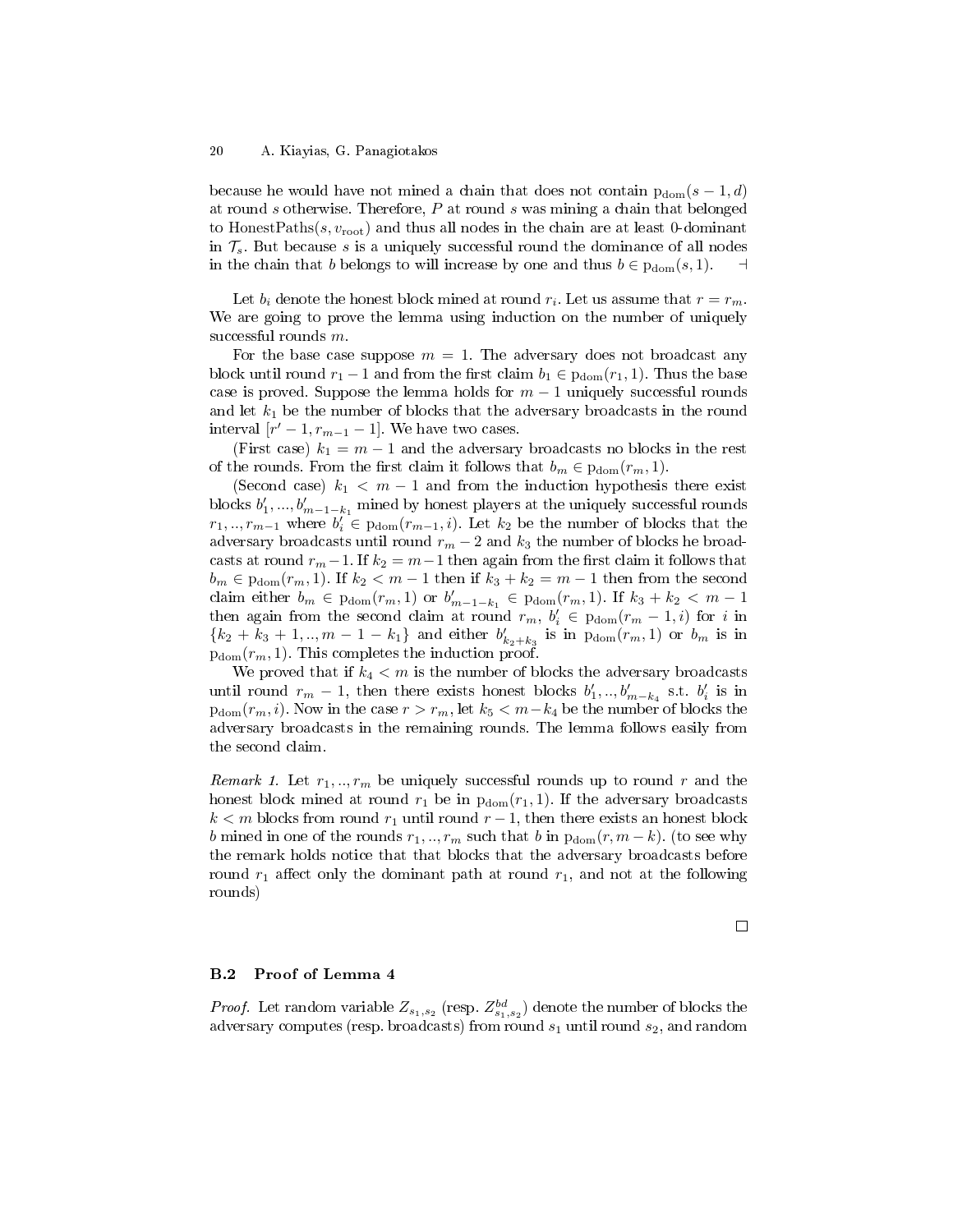variable  $X_{s_1,s_2}$  denote the number of rounds that are uniquely successful in the same interval.

We are first going to prove two preliminary claims. We show that as long as from some round  $r$  and afterwards the adversary broadcasts less blocks than the total number of uniquely successful rounds, the chain that any honest player adopts after round r extends  $p_{dom}(r, X_{1,r} - Z_{1,r})$ . More generally we can prove the following claim.

*Claim* 3. Consider any execution such that for all rounds  $s_2 \geq s_1$ , for some round  $s_1$ , it holds that  $Z_{1,s_2} < X_{1,s_2}$ . Then, the chain that any honest player adopts after round  $s_1$  extends  $p_{\text{dom}}(s_1, X_{1,s_1} - Z_{1,s_1}).$ 

*Proof of Claim.* Since  $X_{1,s_1} > Z_{1,s_1}$  from Lemma 3 it follows that

$$
p = p_{\text{dom}}(s_1, X_{1, s_1} - Z_{1, s_1 - 1}) \neq \bot
$$

As long as the number of blocks that the adversary broadcasts at round  $s_2$  are less than the dominance of the nodes in  $p$  in  $\hat{\mathcal{T}}_{s_2-1},$  all honest players at round  $s_2$ will adopt chains containing  $p$ . Thus uniquely successful rounds will increase the dominance of these nodes. But since from the assumptions made,  $Z_{1,s_2} < X_{1,s_2},$ in all rounds after round  $s_1$ , the nodes in  $p$  are at least 1-dominant in every  $\mathcal{T}^F_{s_2}$ where  $P$  is an honest player; the claim follows.

Next we will show that if successive u.s. rounds occur such that the blocks mined are on different branches, then the adversary must broadcast an adequate number of blocks, as specified below.

*Claim* 4. Consider any execution where  $s_1 < s_2 < ... < s_m$  are u.s. rounds and  $s_k$  is the first u.s. round such that the honest block mined in this round is not a descendant of the honest block mined in round  $s_{k-1}$ , for  $k \in \{2, ..., m\}$ . Then either  $Z_{s_1-1,s_m-1}^{bd} > X_{s_1,s_m-1}$  or  $Z_{s_1-1,s_m-1}^{bd} = X_{s_1,s_m-1}$  and the honest block mined at round  $s_m$  will be in  $p_{dom}(s_m, 1)$ .

*Proof of Claim.* Let  $b_1, ..., b_m$  denote the honest blocks mined at rounds  $s_1, ..., s_m$ respectively. We are going to prove the claim for  $m = 2$ . Suppose, for the sake of contradiction, that  $Z_{s_1-1,s_2-1}^{bd} < X_{s_1,s_2-1}$ . By the definition of  $s_2$ , the honest blocks mined on all u.s. rounds until round  $s_2 - 1$  are descendants of  $b_1$ . From Lemma  $3$  at least one honest block  $b$  computed in one of the u.s. rounds in  $[s_1, s_2-1]$  will be in  $p_{dom}(s_2-1, X_{s_1, s_2-1} - Z_{s_1-1, s_2-2}^{bd})$ . Since from our hypothesis the adversary will broadcast less than  $Z_{s_2-1,s_2-1}^{bd} < X_{s_1,s_2-1} - Z_{s_1-1,s_2-2}^{bd}$  blocks at round  $s_2 - 1$ , it is impossible for  $b_2$  not to be a descendant of b and thus<br>of b, which is a contradiction Hence  $Z^{bd} \longrightarrow X$ , if  $Z^{bd} \longrightarrow$ of  $b_1$  which is a contradiction. Hence,  $Z_{s_1-1,s_2-1}^{bd} \ge X_{s_1,s_2-1}$ . If  $Z_{s_1-1,s_2-1}^{bd} >$  $X_{s_1,s_2-1}$  the base case follows. Otherwise,  $Z_{s_1-1,s_2-1}^{bd} = X_{s_1,s_2-1}$  and we have two cases. In the first case,  $X_{s_1,s_2-1} = Z_{s_1-1,s_2-2}^{bd}$  and at round round  $s_2-1$ the adversary does not broadcast any block. From Claim 1 of Lemma 3,  $b_2$  will be in  $p_{dom}(s_2, 1)$ . In the second case, it holds that the adversary broadcasts exactly  $X_{s_1,s_2-1}-Z^{bd}_{s_1-1,s_2-2}$  blocks at round  $s_2-1$ . From Claim 2 of Lemma 3,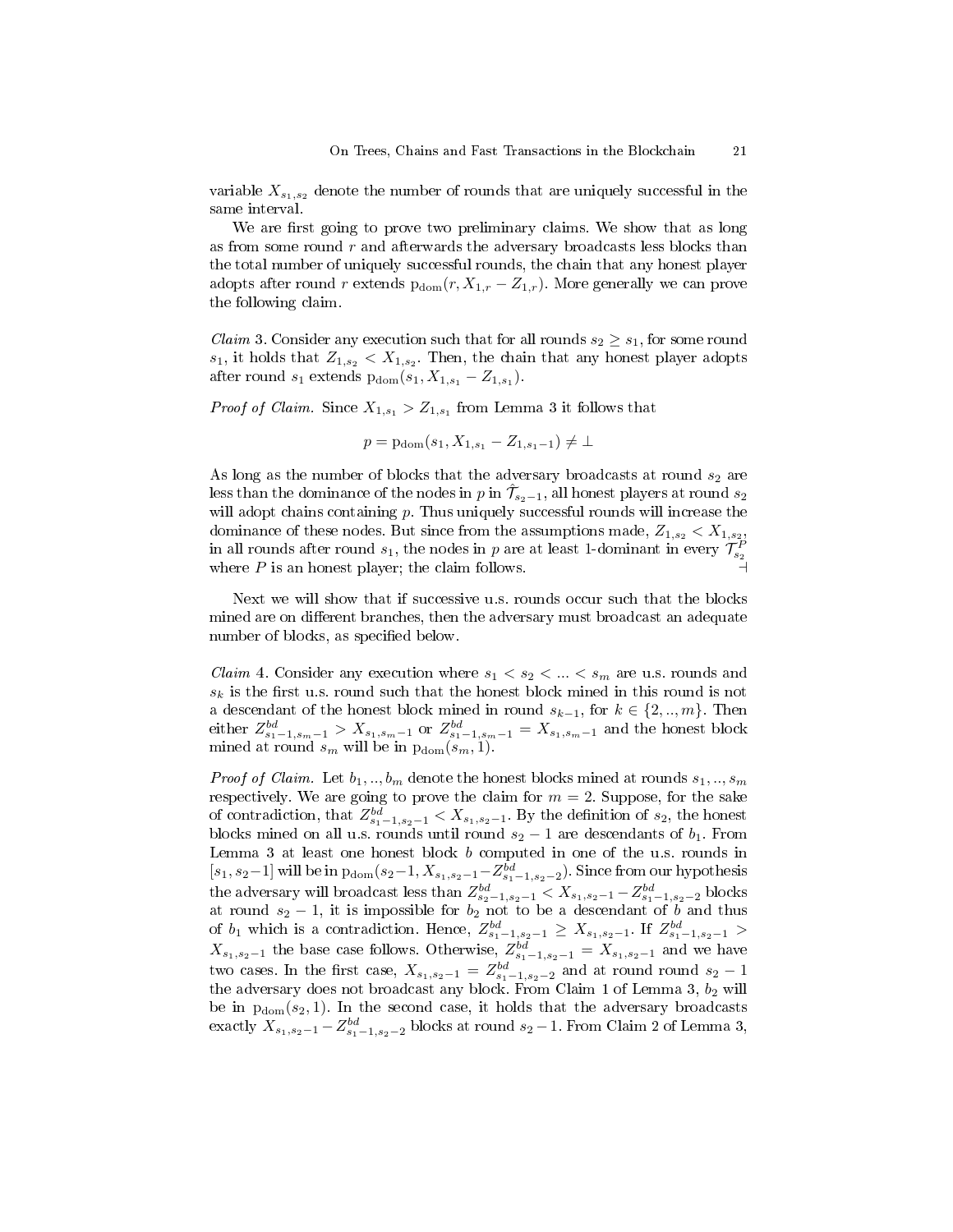since  $b_2$  cannot be a descendant of the last node of  $p_{dom}(s_2-1, 1), b_2$  will be in  $p_{\text{dom}}(s_2, 1)$ . Hence, the base case follows.

Suppose the lemma holds until round  $s_m$ . By the inductive hypothesis we have two cases. In the first case  $Z_{s_1-1,s_m-1}^{bd} > X_{s_1,s_m-1}$ , which implies that  $Z_{s_{1}-1,s_{m}-1}^{bd}$  is greater or equal to  $X_{s_{1},s_{m}}$ . If no u.s. round happens during rounds  $s_m+1, \ldots, s_{m+1}-1$  then from Claim 1 in the proof of Lemma 3 the claim follows. Otherwise, a u.s. round  $s'$  happens during these rounds, where the honest block mined is a descendant of  $b_m$ . Then we can make the same argument as for the base case starting from round s' and get that either  $Z_{s'-1,s_{m+1}-1}^{bd} > X_{s',s_{m+1}-1}$ or  $Z^{bd}_{s'-1,s_{m+1}-1} = X_{s',s_{m+1}-1}$  and the honest block mined at round  $s_{m+1}$  will be  $\min \limits_{\{a_{m+1},1\}} \min \limits_{a_{m+1},1} S_{a_{m+1},s_{m+1}-1} < \sum_{m=1}^{nd} S_{a_{m+1},s_{m+1}-1}$  and  $X_{s',s_{m+1}-1}$  is equal to  $X_{s_m+1,s_{m+1}-1}$ , by the inequality of the inductive hypothesis the claim follows.

In the second case  $Z_{s_1-1,s_m-1}^{bd} = X_{s_1,s_m-1}$  and the honest block  $b_m$  mined at round  $s_m$  will be in  $\mathrm{p}_{\mathrm{dom}}(s_m,1)$ . From Remark 1 of the proof of claim Lemma 3, for an application of this Lemma from rounds  $s_m$  until  $s_{m+1} - 1$  we can count the adversarial blocks starting from round  $s_m$ . Thus from the same argument as for the base case starting from round  $s_m$  we get that either  $Z_{s_m,s_{m+1}-1}^{bd}$  >  $X_{s_m,s_{m+1}-1}$  or  $Z_{s_m,s_{m+1}-1}^{bd} = X_{s_m,s_{m+1}-1}$  and the honest block mined at round  $s_m$  will be in  $p_{dom}(s_m, 1)$ . By the equality of the inductive hypothesis the claim  $\Box$  follows.

Next, we observe that Lemma 3 as well as Claim 3 and 4 can be applied on a subtree of the block tree, if all honest blocks mined after the round the root of the subtree was mined are on this subtree.

**Observation 1.** Let b be an honest block computed at round  $s_1$  that is in the chains adopted by all honest players after round  $s_2$ . Also, suppose that all blocks mined at u.s. rounds after round  $s_1$  are descendants of b. Then the following hold:

- 1. Regarding applications of Lemma 3 and Claim 4 on the subtree of the block tree rooted on b after round  $s_1$ , we can ignore all blocks that the adversary has mined up to round  $s_1$ .
- 2. Regarding applications of Claim 3 after round  $s_2$ , we can ignore all blocks that the adversary has mined up to round  $s_1$ .

To see why the observation holds consider the following. Since the adversary receives block b for the first time at round  $s_1 + 1$ , all blocks that the adversary mines before round  $s_1 + 1$  cannot be descendants of b. Regarding the first point, blocks that are not descendants of  $b$  do not affect the validity of Lemma 3 and Claim 4 on the subtree of the block tree rooted on  $b$ ; this is because blocks that are not descendants of  $b$ , do not affect the dominance of the nodes of the subtree rooted at b. Regarding the second point, consider the dominant path at round  $s_3 > s_2$  in the subtree that is rooted on b. Then, this path can be extended up to the root node, since, by our assumption,  $b$  is in the chains adopted by all honest players after round  $s_2$ .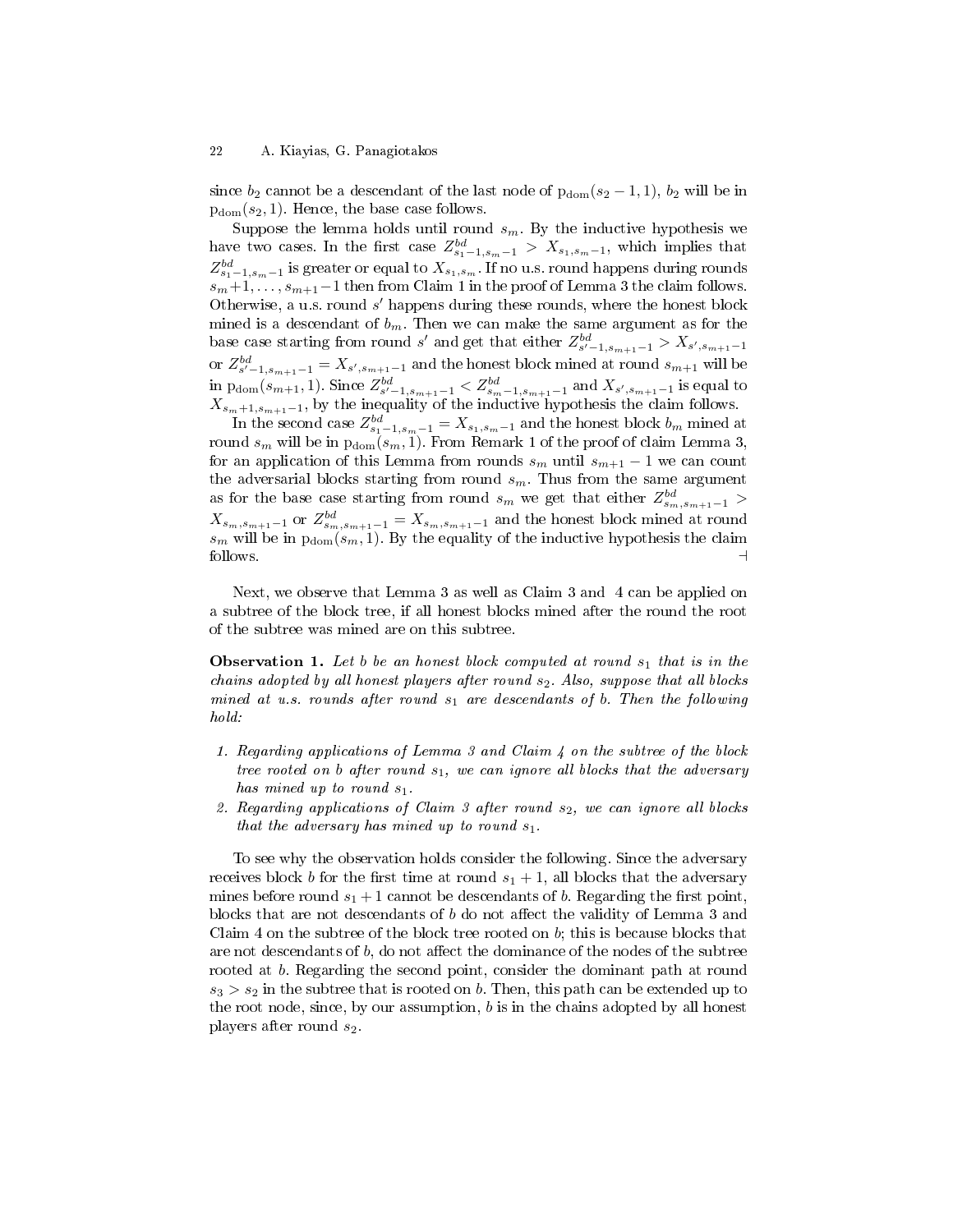We are now ready to prove the lemma. First, we are going to define a set of bad events which we will show that hold with probability exponentially small in s. Assuming these events don't occur we will then show that our lemma is implied, and thus the lemma will follow with overwhelming probability.

Let  $BAD(s_1, s_2)$  be the event that  $X_{s_1, s_2} \leq Z_{s_1, s_2}$ . In [9, Lemma 5], by an application of the Chernoff bounds it was proved that assuming that  $\gamma \geq (1+\delta)\beta$ for some  $\delta \in (0,1)$ , then with probability at least  $(1-e^{-\frac{\beta}{243}\delta^2 s'}) (1-e^{-\frac{\gamma}{128}\delta^2 s'}) \geq$  $1 - e^{-\left(\min\left(\frac{\beta}{243}, \frac{\gamma}{128}\right)\delta^2 s' - \ln(2)\right)}$  for any  $r' > 0, s' \geq s$ :

$$
X_{r',r'+s'-1} > (1+\frac{\delta}{2})Z_{r',r'+s'-1}
$$
\n(1)

Thus, there exists an appropriate constant  $\epsilon = \delta^2 \min(\frac{\beta}{243}, \frac{\gamma}{128})$ , independent of r, such that it holds that for any  $r' > 0, s' \geq s$ ,  $BAD(r', r' + s' - 1)$  occurs with probability at most  $e^{-\epsilon \delta^2 s' + \ln 2}$ . From an application of the union bound, we get that for the function  $g(s) = \epsilon \delta^2 s - \ln 2 + \ln(1 - e^{-\epsilon \delta^2})$ , the probability that  $\bigvee_{r'\geq s} BAD(s_1+1, s_1+r')$  happens is:

$$
\Pr[\bigvee_{r' \ge s} BAD(s_1 + 1, s_1 + r')] \le \sum_{r' \ge s} e^{-\epsilon \delta^2 r' + \ln 2}
$$

$$
\le e^{\ln 2} \sum_{r' \ge s} e^{-\epsilon \delta^2 r'}
$$

$$
\le e^{\ln 2} \frac{e^{-\epsilon \delta^2 s}}{1 - e^{-\epsilon \delta^2}}
$$

$$
\le e^{-g(s)}
$$

Until now we have assumed that the execution we are studying is collisionfree; no two queries in the oracle return the same value for different inputs. Let COL denote the event where a collision occurs in our execution. The probability of COL in a polynomial number of rounds, is exponentially small on  $\kappa$ .

$$
\Pr[COL] \le (f\kappa^c)^2 / 2^{\kappa + 1} = e^{-\Omega(\kappa)} \le e^{-\Omega(s)}
$$

Let  $BAD(s_1)$  denote the event where  $\bigvee_{r'\geq s} BAD(s_1+1,s_1+r')$  or  $COL$  happens. From the union bound the probability that  $BAD(s_1)$  happens, for any  $s_1$ is negligible.

$$
\Pr[BAD(s_1)] \le e^{-g(s)} + e^{-\Omega(s)} \le e^{-\Omega(s)}
$$

We are going to show next that, conditioning on the negation of this event the statement of the lemma follows.

We will use the convention that block  $b_i$  is mined at round  $r_i$ . Let  $b_1$  be the most recent honest block that is in the chains that all honest players have adopted on and after round  $r$ , such that the blocks mined at all u.s. rounds after round  $r_1$  are descendants of  $b_1$ . This block is well defined, since in the worst case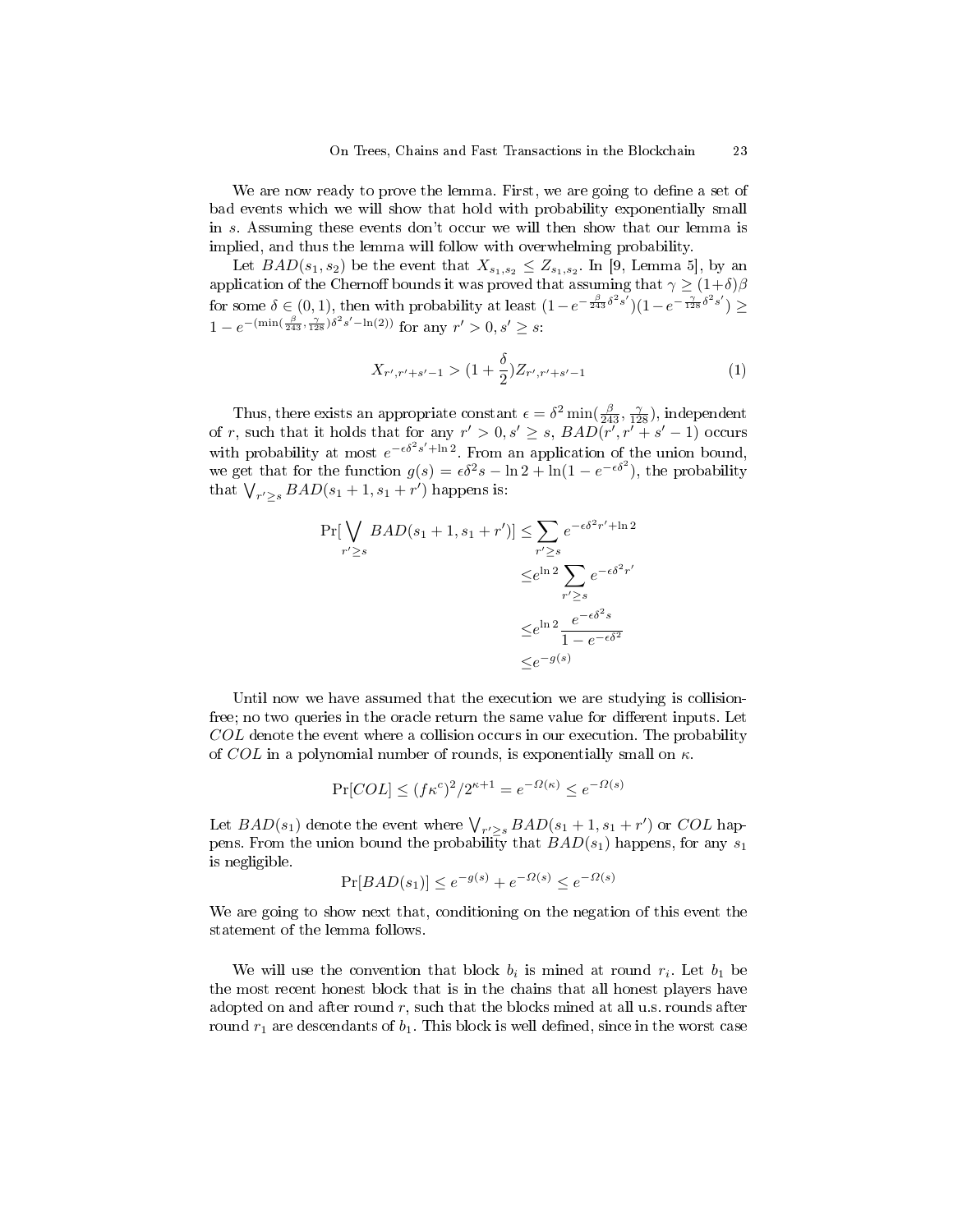it is the genesis block. If  $r_1$  is greater or equal to  $r - s$ , then the lemma follows for block  $b_1$  with probability 1.

Suppose round  $r_1$  is before round  $r - s$  and that  $BAD(r_1)$  does not happen. The negation of  $BAD(r_1)$  implies that  $X_{r_1+1,r-1+c} > Z_{r_1+1,r-1+c}$ , for  $c \geq 0$ . By Lemma 3 and Claim 3 there exists at least one honest block  $b_2$ , mined in a u.s. round and contained in the chains of all honest players on and after round r. W.l.o.g. let  $b_2$  be the most recently mined such block. By the definition of  $b_1, b_2$  is a descendant of  $b_1$ . If  $r_2$  is greater or equal to  $r - s$  then the lemma follows, since  $b_2$  is an honest block mined on and after round  $r - s$  that satisfies the conditions of the lemma.

Suppose round  $r_2$  is before round  $r - s$ . Let  $r_3$  be the earliest u.s. round, such that  $b_3$  and the blocks mined at all u.s. rounds afterwards are descendants of  $b_2$ . Since  $b_2$  will be in the chains of all honest players after round r, round  $r_3$  is well defined. Also let  $s_1 < \ldots < s_m < \ldots$  be the sequence of u.s. rounds after round  $r_1$  that satisfy the conditions of Claim 4. That is,  $s_k$  is the first u.s. round such that the honest block mined in this round is not a descendant of the honest block mined in round  $s_{k-1}$ , for  $k \in \{2, ..., m\}$ . The first u.s. round after round  $r_1$  corresponds to  $s_1$ .

We will argue that  $r_3$  is equal to some  $s_i > s_1$  in the aforementioned sequence. Suppose, for the sake of contradiction that it does not. This implies that the honest block mined at round  $r_3$  (denoted by  $b_3$ ) is a descendant of the honest block mined at some round  $s_i$  of the sequence. W.l.o.g. suppose that  $s_i$  is the largest such round that is before round  $r_3$ . There are three cases. In the first case,  $r_2 < s_i < r_3$ . By the definition of  $s_i$  and  $r_3$ , the block mined at round  $s_i$  is an ancestor of  $b_3$  and also a descendant of  $b_2$ . Hence,  $s_i$  satisfies the definition of  $r_3$  which is a contradiction (there is an earlier round than  $r_3$  with the same property). In the second case,  $s_i = r_4$ , where  $b_4$  is a descendant of  $b_1$  and either  $b_2 = b_4$  or  $b_4$  is an ancestor of  $b_2$ . Then  $b_4$  is a block that satisfies the definition of  $b_1$ , and is more recent, which is a contradiction. In the third case,  $r_1 < s_i < r_2$ and the block mined at round  $s_i$  is not an ancestor of  $b_2$ . By the definition of  $s_i$ , the honest block mined at round  $s_i$  is an ancestor of  $b_3$ , that has been mined before round  $r_2$ . But this is contradictory, since no honest block can be an ancestor of  $b_3$ , mined before round  $r_2$ , but not be an ancestor of  $b_2$ .

Since we proved that  $r_3$  is equal to some  $s_i$  we can apply Claim 4 from round  $r_1+1$  until round  $r_3$ . Again, from Observation 1, regarding applications of Claim 4 after round  $r_1$  we can ignore blocks that were mined before round  $r_1+1$ . Then either  $Z_{r_1+1,r_3-1} \geq Z_{r_1+1,r_3-1}^{bd} > X_{r_1+1,r_3-1}$  or  $Z_{r_1+1,r_3-1} \geq Z_{r_1+1,r_3-1}^{bd} =$  $X_{r_1+1,r_3-1}$  and the honest block mined at round  $r_3$  will be in  $p_{dom}(r_3, 1)$ .

Suppose, for the sake of contradiction, that round  $r_3$  is after round  $r_2 + s$ . Then  $(r_3-1)-(r_1+1) \geq s$  and  $Z_{r_1+1,r_3-1} \geq X_{r_1+1,r_3-1}$ . This is a contradiction, since in this case  $\neg BAD(r_1)$  implies  $Z_{r_1+1,r_3-1} < X_{r_1+1,r_3-1}$ . Therefore,  $r_3 \leq$  $r_2 + s < r$ . In addition, notice that  $\neg BAD(r_1)$  also implies

$$
X_{r_1+1,r_2+s} > Z_{r_1+1,r_2+s} \tag{2}
$$

We are going to apply Lemma 3 and Observation 1 from round  $r_3$  until round  $r_2 + s$  in the subtree rooted at  $b_2$ . According to the analysis we made previously